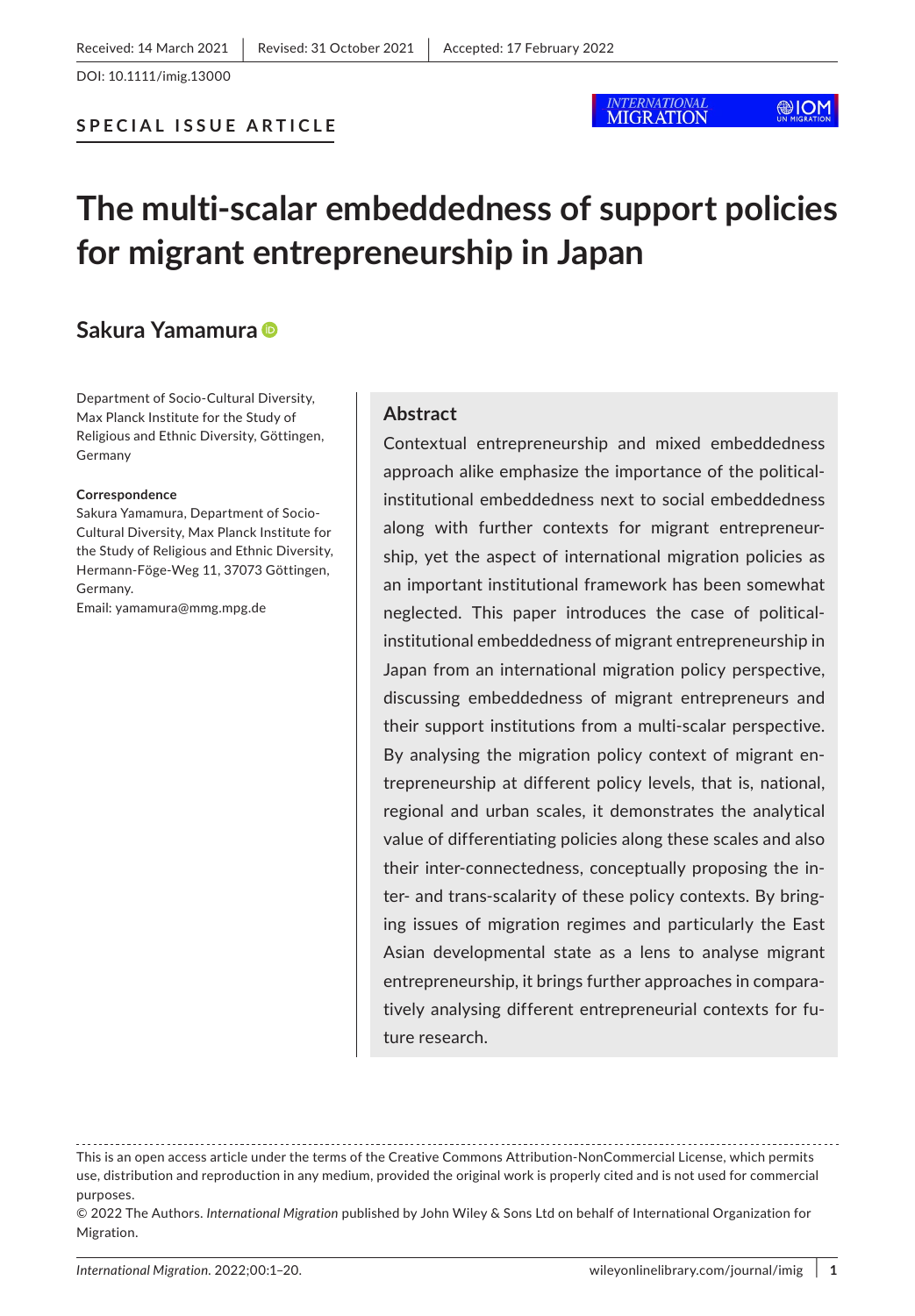## **INTRODUCTION**

Diversity has become a novel phenomenon much discussed in society and research, but is also becoming increasingly an important paradigm in policy-making. Such diversification can be also observed in recent changes in migration policies in Japan, a country which was known for its reluctance to international migration. Admitting the need for foreign workers due to the severe labour shortage in the ageing and shrinking society, the Japanese government has begun diversifying migration schemes beyond their focus on highly-skilled. In such historical shift, migrant entrepreneurs have also come into focus as important economic potentials. Changes have been made to allow immigration of entrepreneurs by revising visa schemes, but also introducing directives supporting them at further policy levels beyond immigration.

Though migrant entrepreneurship scholars have stressed the importance of research-informed policy recommendation pointing at the crucial policy-nexus (Ram et al., 2013), the political-institutional side of migrant entrepreneurs' embeddedness in the entrepreneurial environment has not yet found sufficient attention. The analytical framework of mixed-embeddedness (Kloosterman, 2010; Kloosterman & Rath, 2001), which has become the main perspective in analysing migrant entrepreneurship, conceptualizes the dual embeddedness of migrant entrepreneurs in their social networks and the political-institutional contexts. However, the political-institutional context is first an under-researched part in migrant entrepreneurship, and second, these policy contexts primarily focus on the economic integration of migrants through support of their entrepreneurial endeavours rather than on issues of international migration per se (cf. Desiderio & Mestres-Domènech, 2011; OECD, 2010).

This raises the question whether the contextuality of migrant entrepreneurship with its national-level migration policies, but also local-level implementation of support policies in forms of information dissemination and accessibility for the migrant population, has been sufficiently considered in the contextual approaches so far. Research point out that different reasons can inhibit migrant entrepreneur to access institutional support, such as the lack of trust in institutions particularly found in Eastern European migrants, but also linguistic barriers for the access (cf. Lassalle & McElwee, 2016). The latter prominent role of linguistic accessibility, which has also been identified as key for the functioning of migrant-led diversity (Vertovec, 2007), is evidently an issue to further look into in case of Japan.

Moreover, although different analytical levels have been discussed in mixed-embeddedness, research on the interrelations of these levels and those that might be crossing borders are still scarce (Rath, 2002; Rath & Swagerman, 2016). Third, there is also a tendency in migrant entrepreneurship to focus on North American and European contexts, opening further avenues of research to reconsider elements of the entrepreneurial contexts that might be accounted for in other world regions, such as Asia.

Taking these issues together, this paper addresses the lack in the integration of migration policies as part of the mixed-embeddedness of migrant entrepreneurship and concretizes the contextual approach regarding the relations between such migration policy and its implementation at different levels of policies aimed at supporting migrant entrepreneurship. Bringing a novel empirical case of recently introduced start-up schemes in Japan, this paper aims at answering the research question on: what are the implications of the political-institutional embeddedness for migrant entrepreneurs in terms of the novel context of the national migration policy in Japan, and how are the interrelations among the different levels of policies, where possible entrepreneurial ventures of migrants are embedded?

The theoretical contributions of this paper are threefold. First, building on the mixed-embeddedness perspective, it brings national-level migration policies into the political-institutional context of migrant entrepreneurship. It points at Japanese government's novel policy approaches to foster migrant entrepreneurship as one of the recently diversified channels of international migration. This paper calls for a theoretical reconsideration of the contextual approach to migrant entrepreneurship which goes beyond the analysis of institutional environment of entrepreneurship itself and extends to migration-related policies. Second, by discussing not only the macro-level policies on international migration, but also the regional and metropolitan levels of policies targeted at supporting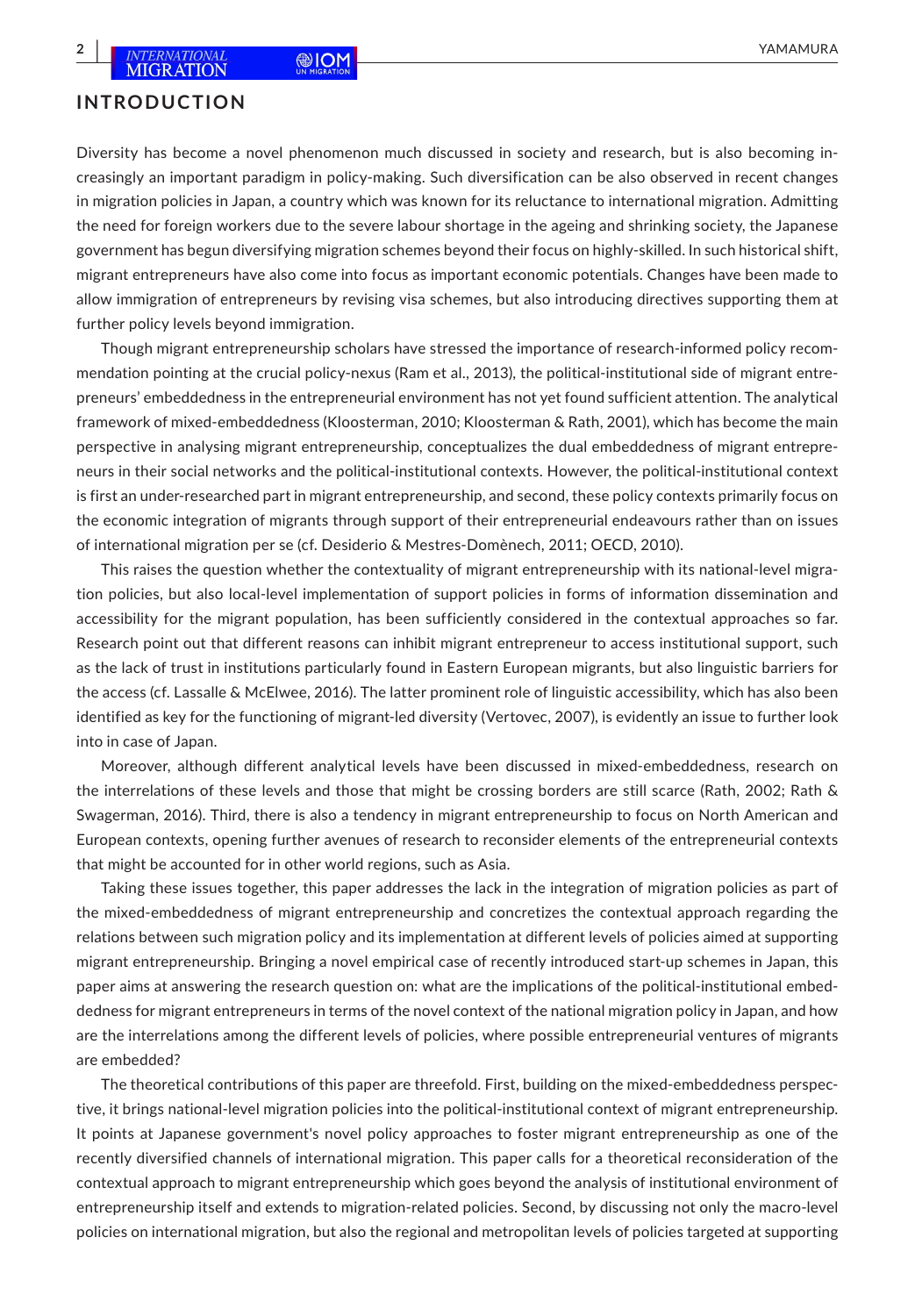migrant entrepreneurs, including also the accessibility of entrepreneurial support for potential migrants, this paper contributes to the concept of multi-scalarity of institutional contexts, thus, theoretically concretizing the policy context of migrant entrepreneurship. It empirically demonstrates the inter-connectedness of different policy levels in which migrant entrepreneurs are embedded, and introduces a novel theoretical concept of inter- and trans-scalarity into the approach of mixed-embeddedness. Finally, by bringing the Asian developmental state as a policy context, this paper extends migrant entrepreneurship beyond the North-American and European lens and brings debates on migration regimes and types of national governmental strategies into the picture.

The structure of the paper is as follows: It starts with a brief literature review on the paradigm shift on diversity in society and policy, the contextual entrepreneurship and mixed-embeddedness concerning migrant entrepreneurship, the scalar approach from more geographical sciences and then on the connection of migration regimes and Asian developmental state. It continues with introducing the Japanese case and the methodology, and presenting the findings according to the different policy levels from national level, regional and urban level, as well as the linguistic accessibility to entrepreneurial support, which then are contextualized back to the larger discourse on Asian developmental states, proposing the inter- and trans-scalar connectedness of policy levels in the discussion. This paper concludes with a brief summary and an outlook for further approaches in the research of migrant entrepreneurship.

## **PARADIGM SHIFT TO DIVERSITY IN SOCIETY**

Contemporary societies are characterized increasingly by migration-led diversity (Grzymala-Kazlowska & Phillimore, 2018), bringing challenges to policy-makers in accommodating different aspects and social groups in such complexifying societal contexts. Migration scholars have been discussing this trend as diversifications of diversity (Glick-Schiller et al., 2006; Vertovec, 2007), and the superdiversity paradigm has also found resonance in recent entrepreneurship literature (Ram et al., 2013; Sepulveda et al., 2011; Yamamura & Lassalle, 2020). What is diversifying is not only the constellation of the population (composed of migrants and non-migrants) concerning their ethnicity, nationalities, or religious and linguistic backgrounds. The crucial diversification also applies to the diverse legal regulations by and through which individuals migrate. Indeed, the changing opportunities to different legal statutes and the availability of specific migration channels are crucial for migrant entrepreneurs, as the EU enlargement in 2004 has well demonstrated (Brzozowski et al., 2021; Drinkwater et al., 2009; Lassalle et al., 2020). Depending on the embeddedness into specific legal frameworks and accordingly different migrationrelated social networks, migrant entrepreneurs can then economically operate differently (Yamamura & Lassalle, 2020). Apart from the economic contexts, the diversity in migration policies and regimes can be regarded as one of the most relevant contexts from which to analyse aspects of the increasingly complexifying conditions of migrants, including migrant entrepreneurs.

#### **Contextual entrepreneurship and mixed embeddedness**

Contextual entrepreneurship has become a viable perspective in analysing entrepreneurial embeddedness (McKeever et al., 2015; Welter, 2011; Zahra et al., 2014). Richer understanding of entrepreneurs' opportunities and limitations can be achieved when entrepreneurship is analysed in each of their historical, institutional, social and spatial contexts (Welter, 2011). Though such contexts had been much researched previously, researchers on super/-diversity in entrepreneurship have primarily focused on the urban lens to migrant and ethnic minority entrepreneurship (Sepulveda, et al., 2011; Yamamura & Lassalle, 2020). The debate on the spatial aspect of entrepreneurial context going beyond specific urban context as an analytical unit has only recently found attention in entrepreneurship (McKeever et al., 2015; Müller & Korsgaard, 2018; Wang, 2013) and yet still tends to miss the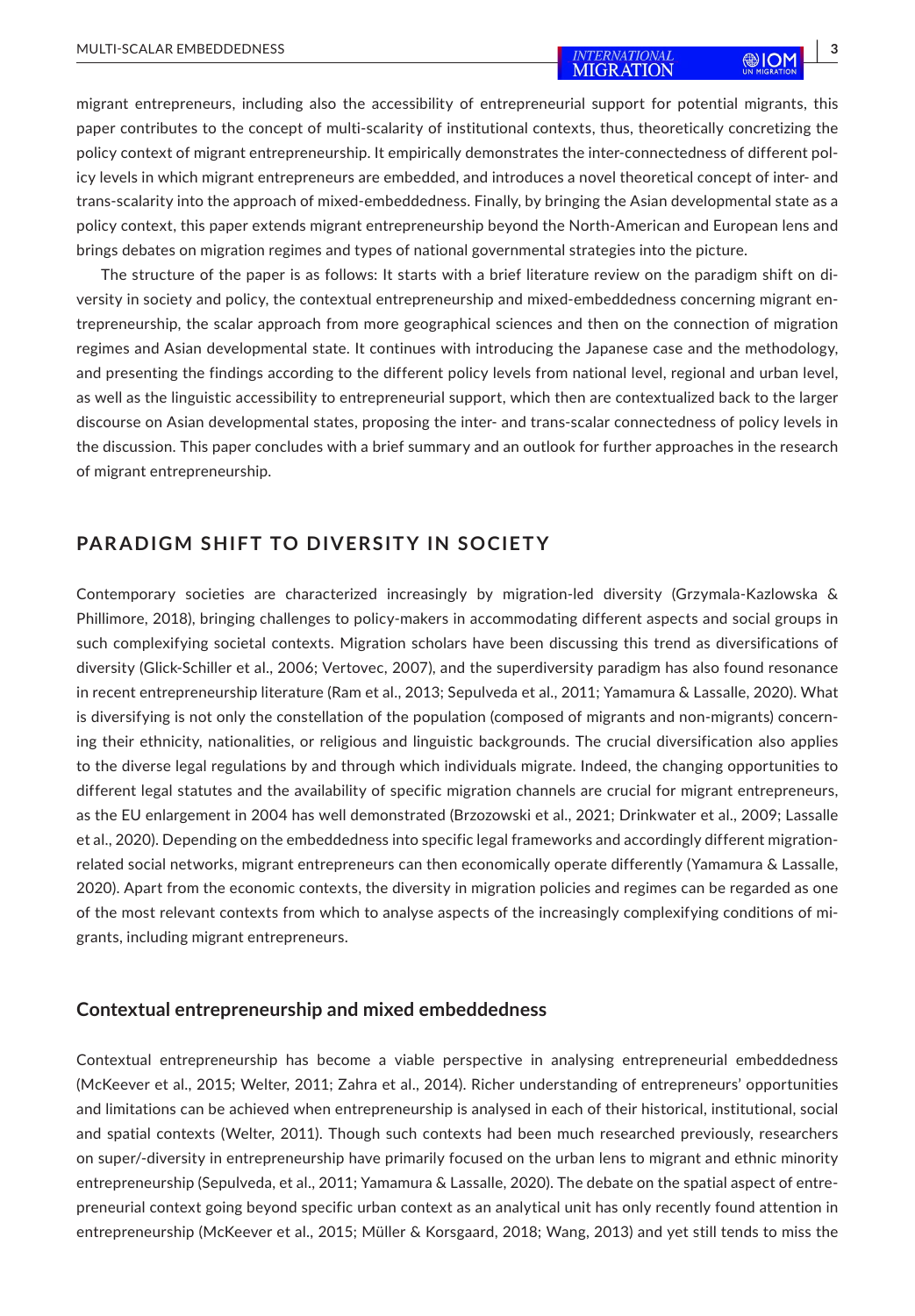perspective that the entrepreneurial 'context is not only multi-faceted, but it also cuts across levels of analysis' (Welter, 2011: 167).

The importance of this spatial context, which bridges 'between social and institutional context' (ibid: 170) can be also inferred from the related approach of mixed-embeddedness, which has become the most established analytical framework for the study of migrant entrepreneurship. This approach allows to analyse ethnic minority and migrant entrepreneurship in their duality of embeddedness in social networks and political-institutional contexts. The mixed-embeddedness allows migrant entrepreneurs to find resources and explore markets (Kloosterman & Rath, 2001; Kloosterman et al., 1999; Ram et al., 2011) and the contexts can be differentiated between levels of analysis (Jones et al., 2014; Kloosterman, 2010; Lassalle & McElwee, 2016). Migrant entrepreneurship has extensively researched the social side of mixed-embeddedness. Yet scholars, such as Ram et al. (2013) have emphasized the importance for research-informed policy recommendation in this field and pointed at the crucial policy-nexus. As different levels of institutional conditions and structures are crucial for migrant entrepreneurs' success (Engelen, 2001), conceptual debates on this political-institutional embeddedness require further development. In fact, discussions on institutional conditions focus on the entrepreneurial supports aimed at migrants, that is, support for migrants becoming entrepreneurs, but neglect the idea of attracting and supporting migrant entrepreneurship as part of international migration policies. Migrant entrepreneurs are, however, embedded not only in the entrepreneurial contexts existent upon arrival in the destination country, but also in migration policies and the accompanying legal statuses that allow migration in the first place. For such step into migrant entrepreneurship, the accessibility to entrepreneurial support needs to also be considered from the political-institutional side.

#### **Multi-scalarity of policies**

Following Trettin and Welter's call to consider the impact of the spatial context (2011), this paper scrutinizes the policy contexts of migrant entrepreneurs at different spatial contextual levels, or geographical scales (cf. Brenner, 2001). The scale of the policies refers to the spatial context in its view of administrative governance (ibid.; Affolderbach & Carr, 2016), in which migrant entrepreneurs are differently embedded. Bringing in the idea of mixed-embeddedness, policies related to migrant entrepreneurship can be distinguished at different levels of decisions taken in the policy-making (Lassalle et al., 2021). In this scalar notion of the spatial context, I distinguish the urban, regional and the national macro-level scales of policies that are relevant for the entrepreneurial embedding.

The *urban scale* has become the dominant spatial unit of analysis for migrant entrepreneurship (Ram et al., 2002; Sepulveda et al., 2011). Migrant entrepreneurs become active in their business ventures in specific urban contexts (Lassalle & McElwee, 2016; Storti, 2014). Though many studies on migrant entrepreneurs are conducted at this urban level (Solano, 2020; Vershinina et al., 2019) and pay particular attention to the particularity of the ethnic market in urban settings as in Ram et al. (2002), Rusinovic (2006) or Sepulveda et al. (2011), the policy context at this urban scale is not further discussed in terms of specific municipal policies and conditions in which entrepreneurial activities are embedded. Recent research has gone further in scaling down to the neighbourhood level within cities for looking into migrant entrepreneurship (Hall, 2011; Yamamura & Lassalle, 2020), yet neglect the policy-making side of such context.

Particularly regional science literature on entrepreneurship have discussed the importance of *regional level* policies for migrant entrepreneurship, scrutinizing the role of support institution and regional policy (Saxenian, 2006). The prominent case of Silicon Valley demonstrates how different policies have actively fostered and promoted networks and innovation systems at the regional scale (Huggins et al., 2018; McKeever et al., 2015; Sternberg, 2009). Though such research discuss entrepreneurship more in general terms, not specifically migrants, what the Silicon Valley as one of the most innovative regions for information technology and start-up scene demonstrate, is that the specific region is crucial for the entrepreneurial environment with its support institutions and regional policy (MacKinnon et al., 2009; Urbano et al., 2019). Most policies targeting migrant and ethnic minority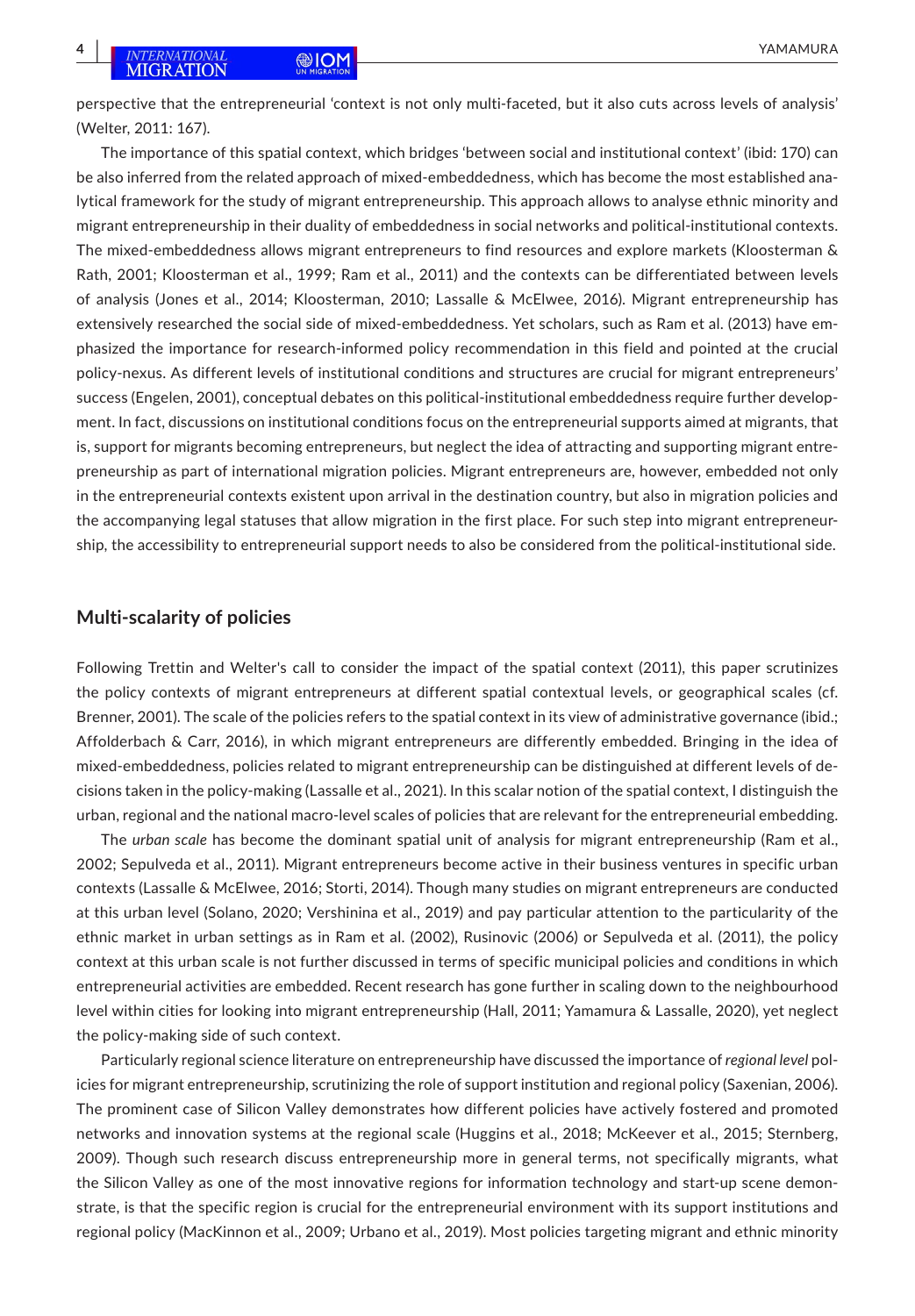entrepreneurs are usually introduced and monitored at the regional government level, with support institutions and policy actors responsible for that specific regions.

Finally, the macro level, the *national scale* of policies makes up the 'architecture of the state' (Roberts, 2020) as this is where national governments can adapt to changing circumstances. In the context of migrant entrepreneurship, studies at this nexus between entrepreneurship research and policy (Jones et al., 2014) explore national policy measures which support ethnic minority entrepreneurship (Högberg et al., 2016), particularly in relation to their embeddedness in the broader institutional contexts (Engelen, 2001) as well as supranational contexts (Rath, 2002; Solano, 2020). What has been out of scope, however, is the larger context of international migration policies. Migration policies however play a significant role in managing the streams of migrant entrepreneurs and those migrants with the potential to become entrepreneurs upon settlement. Different countries have started introducing policies aiming specifically at business owners and investors, giving opportunities to migrate on the basis of entrepreneurial activities via specific visa status, thus targeting the migration of entrepreneurs (OECD, 2010).

#### **Migration regimes and the Asian developmental state**

As much as entrepreneurship is embedded 'in each of their historical, institutional, social and spatial contexts' (Welter, 2011), policies and political-institutional contexts crucial for migrant entrepreneurship are themselves embedded immigration regimes and types of governance. The macro-scale debates on policies for migrant entrepreneurship has focused on entrepreneurial policies, which is the core of entrepreneurship research. Yet, the political-institutional and the social contexts in which economic activities of migrant entrepreneurs are embedded, are substantially dependent on national migration policies, too, as these are the framework for the mobility of people in first place. As policy changes on international migration can define the constellation of society, and depending on the schemes offered for different migrant population, these policies can or (from the perspective of law-makers) should impact the economy of a country. In fact, many countries regard migrants as primarily important labour force, using migration schemes as reaction to, for example, labour shortages. With different strategies of how and which migrants to attract and retain, different types of migration regimes have emerged (cf. Rass & Wolff, 2018). Points-based systems for the acquisition of residential statuses focus on the specific demands of the labour market (e.g. Canada, UK and Australia), whereas EU countries allow labour migration from third-countries only upon the exhaustion of the EU-internal labour market or fast-track highly skilled migration through specific schemes (e.g. Blue card). Though the variety of migration channels are broader and not necessarily focus solely on the labour market (e.g. family or humanitarian migration) investor and business owner schemes, which are usually bound to the requirement to bring in specific amount of financial capital and/or create specific numbers of workplaces, are migration policies used clearly as labour market strategy.

Japan also shares such economist view on migration, where the narrative in official documents are clearly 'foreign human resources' or 'foreign workforce' rather than 'migrants'. This is also where the clear distinction of the Japanese, or even broadly Asian migration regimes might be contextualized in a different policy background. The model of East Asian developmental states (Haggard, 2018; Leftwich, 1995), where strong interventions of the national government with extensive regulations and planning have contributed to the economic development in these countries, might be indeed a crucial context from which to also analyse migrant entrepreneurship. As Tonami (2018) argues, the context of a developmental state is still prevalent in Japan, where 'the state guides and oversees economic development, and the strong bureaucracy and businesses in turn complement each other in leading and shaping policies to achieve developmental goals' (1211). Contextualizing migrant entrepreneurship into such governance perspective could provide better understanding the overall entrepreneurial environment because the involvement of macro-level politics in the local level such as in urban development and politics, is a typical characteristic of East Asian governmental states (Hill & Fujita, 2000; Saito, 2003).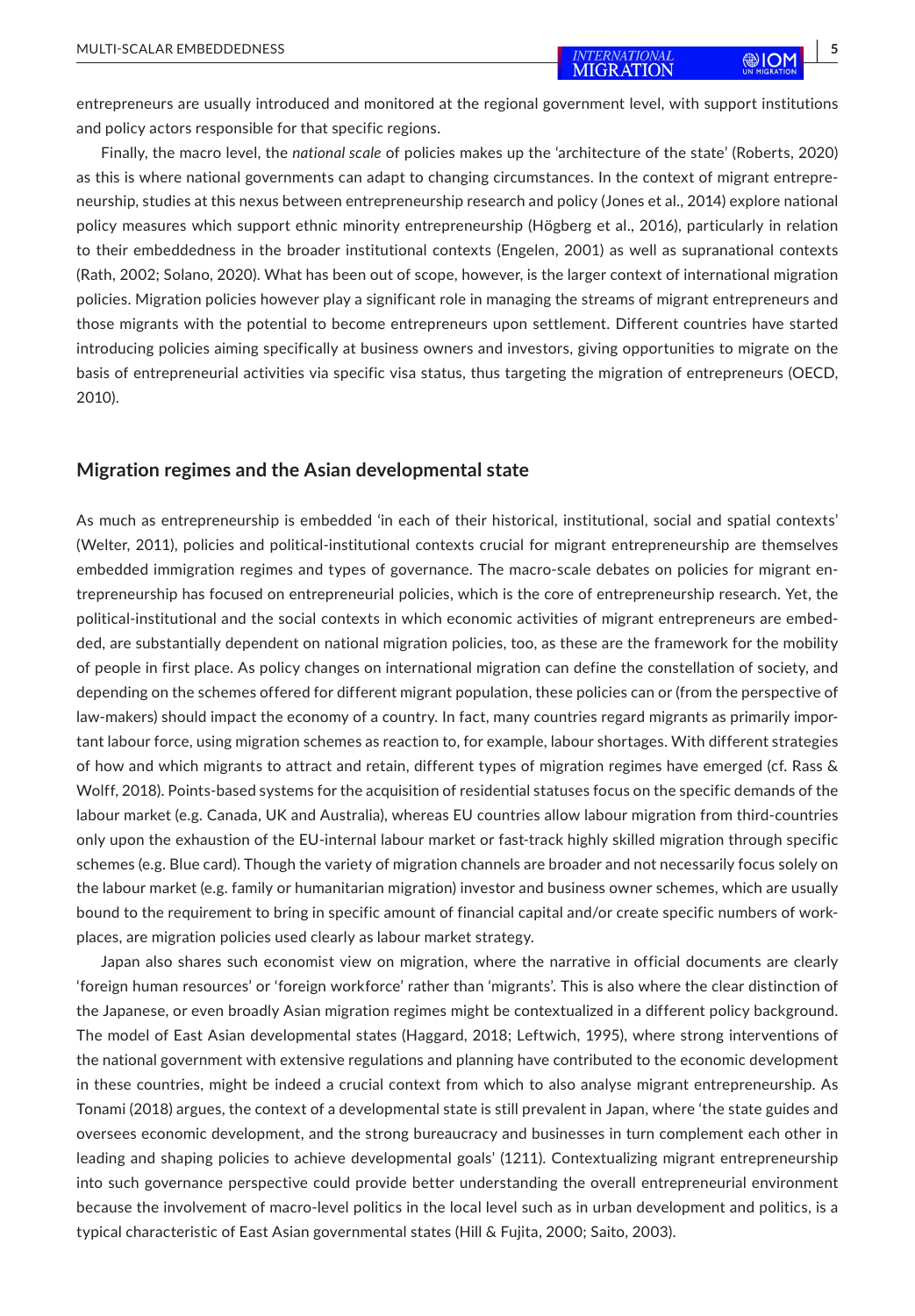## **6 INTERNATIONAL** ANIOM **EXAMPLE AND A SERVER AND RESERVE AND RESERVE AND RESERVE AND RESERVE AND RESERVE AND RESERVE AND RESERVE AND RESERVE AND RESERVE AND RESERVE A SERVER AND RESERVE A SERVER AND RESERVE A SERVER AND**

This paper aims to analyse the different levels on which such novel approach to international migration by the national government, including the revision of schemes for migrant entrepreneurs, is reflected in the overall entrepreneurial environment. Based on a multi-scalar approach, it analyses recent developments of Japanese policies in promoting migrant entrepreneurship. It contextualizes migrant entrepreneurship into the national-level migration policies, and how these are then implemented on the regional and also even urban levels. By doing so, it illustrates the vertical interlinkages of policies along the different scales, but also the horizontal connectedness of policy-making to other entrepreneurial contexts outside of Japan.

## **CONTEXT OF CASE AND METHODOLOGY**

Recent endeavours of the Japanese national government to combat the severe labour shortage by economically reactivating the elderly and enhancing the labour market participation of female workforce (Abenomics) as well as using technical innovation to raise productivity has not reached the desired easing (Hausman & Wieland, 2014; Miwa, 2016). When Japan faced labour shortage in times of the post-war era of economic growth, instead of opening its borders to lower skilled migration, Japan opted in for a specific type of ethnic migration, that is, migrants of Japanese descents from South American and Asian countries (Higuchi, 2002; Yamanaka, 1996). Furthermore, reluctant to introducing proper labour migration schemes, lower skilled migrants were recruited in different trainee schemes from East and Southeast Asian countries. Highly skilled migration had been possible to Japan (Oishi, 2012, 2014), whereas a more granular scheme was introduced in 2012 to allow more targeted migration through a points-based system. The government's recent admission of its need for foreign workforce, opening its borders also to semi-skilled migration $1$  in April 2019 caused much awe worldwide. Along with these changes in the restrictive migration policies, the scheme for migrant entrepreneurs has also been revised to facilitate this type of international migration.

Methodologically, this paper bases on mixed qualitative research with different data of the novel development in migration and migrant entrepreneurial policies in Japan and specifically also in regions, such as Tokyo, Osaka and Fukuoka from multiple sources. As the migration policy and the start-up scheme, which are the objective of research, have only recently been introduced, comprehensive analyses and evaluations of these policies are not yet available. However, as the main aim of this paper was to understand and analyse the contextualization and implementation of the policies aimed at migrant entrepreneurship at different policy levels, document analysis of policy documents has been chosen as the most adequate method. Focusing on the institutional context of entrepreneurship (Engelen, 2001; Kloosterman, 2010; Welter, 2011), the study requires such analysis of existing support policies. The main part thus encompasses the analysis of primarily publicly available documents and white papers of governmental agencies and other institutional bodies as well as information leaflets and online presentations aimed at migrants and migrant entrepreneurs. This policy analysis was conducted through qualitative document analysis (Bowen, 2009) of publicly available white papers and information materials on the novel start-up scheme introduced by the Ministry of Economy, Trade and Industry (METI). Documents encompassed macro-level policies and regulations by the METI as well as the Ministry of Justice (MoJ) regarding the migration policy issues. Furthermore, documents relating to the start-up scheme for migrant or foreign entrepreneurs were reviewed in all 10 regions and municipalities that have been designated by the METI. The review of the policy data was thus exhaustive and avoids biased selectivity (Yin, 1994; cf. Appendix).

The assessment of the accessibility of information for foreign entrepreneurs who would consider the scheme as an option for starting up conducted by the bilingual researcher was cross-checked independently by a non-Japanese speaker to follow the sources to reflect the accessibility for migrants with limited or no Japanese languages skills, avoiding methodological issues of forward and backward translations common in multilingual qualitative research (Resch & Enzenhofer, 2018). This ensures inter-rater reliability (Armstrong et al., 1997) regarding the accessibility of resources for migrant entrepreneurs and single investigator's bias (Patton, 1990). The other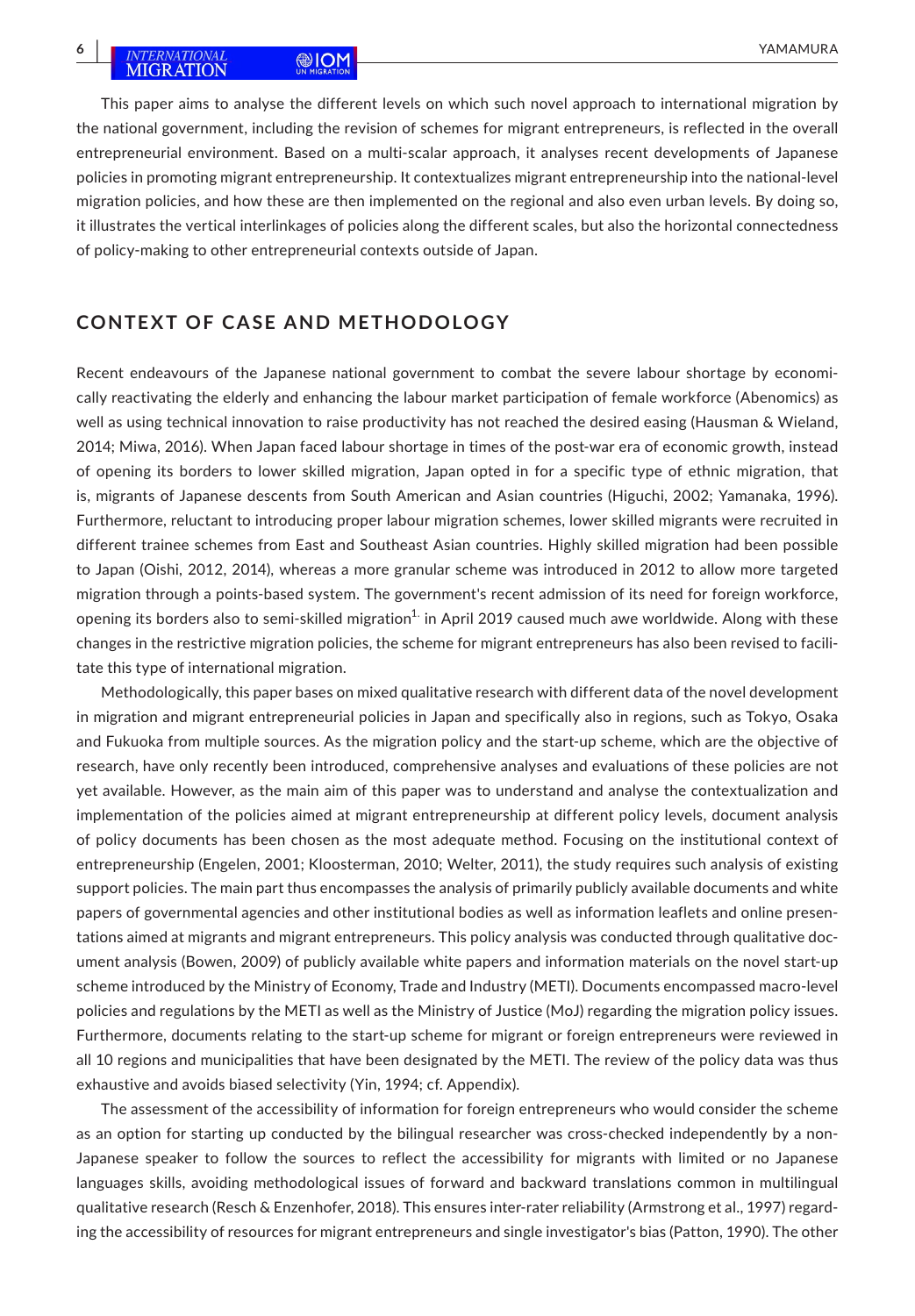objective was to thematically and content-wise analyse the requirements of the start-up schemes which depend on each regional or even local-level administration. By doing so, the implementation of the policies set up by the macro-/national-level policy-makers was assessed. For the analysis, the contents of the documents found through online resources were selectively coded according to Mayring's (1994) qualitative content analysis, reflecting the inductive process of discovery.

As suggested by Bowen (2009), the document analysis was additionally triangulated by expert interviews with support institutions, that is, three governmental actors at regional and local levels, a one-stop-shop support institution and one support network for migrant entrepreneurs, complemented by extensive participatory observation over one year of panel discussions and events of start-up communities offered virtually during the corona pandemic based on methods of digital ethnography (Horst & Miller, 2012; Pink et al., 2015). Examples for such events are panel discussions between innovation hubs and governmental agencies on the entrepreneurial support for migrant entrepreneurs, networking events among migrant entrepreneurs aimed at recruiting new members for start-ups, community events at innovation networks to exchange issues of start-up difficulties as well as informational events for migrant entrepreneurs about how to access and receive information from support institutions. Interviews were problem-centred (Witzel & Reiter, 2012) on the general issue of integration measures for foreign residents, yet also covered particularities of support policies for migrant entrepreneurship in order to 'seek convergence and corroboration [to the policy analysis] through the use of different data sources and methods' (Bowen, 2009: 28). The accounts on the policy implementation by practitioners and issues addressed by support networks complement the assessment of the policy documents.

Despite this mixed-method approach in triangulating the document analysis of all designated regions with further qualitative materials, certainly limitations can occur as not all information might be available or updated. Moreover, regarding the cases of support institutions and governmental actors, the raised issues may contain specificities of local entrepreneurial environments differing from other regions. Lastly, the actual experience of migrant entrepreneurs with this relatively novel scheme is not well reflected due to its recency. In the near future, qualitative interviews with entrepreneurs who have undergone the actual process could bring new nuances to the overall question on the contextuality of migrant entrepreneurship in Japan.

### **NATIONAL-LEVEL POLICY**

Observing the growing mobility of people at the global level and also pressurized to embrace the diversification of society happening on the local level, the Japanese government has recently shifted to a diversity oriented, (cautious) pro-migration policy. In a post-growth society, with a tremendous labour shortage and a rapidly ageing population to cope with, Japan is seeing a historical change in the migration policy. For the first time in its history, the Japanese government has admitted the urgent need for labour force and opened its doors to lower skilled migration in April 2019. Apart from the diversification of migration types for the labour market, the Japanese national government has realized the potential also of migrant entrepreneurs for the domestic economy. Whereas the original 'business manager' visa required migrants to register a company in Japan with at least 5 million yen as capital or provide positions for two full-time employees as well as a physical office in Japan, that is, a scheme comparable to other countries' entrepreneur visas based on investments (enforced by MoJ), the new start-up visa introduced in 2015 encompasses facilitations of starting a business, basically requiring only a clear business plan in Japanese and proof of adequate academic qualification to receive a 6 months limited residency for starting up. During its initial introduction, limited to six months and also locally to specific 'national strategic special zones' designated by its council at the Prime Minister's (PM) Office, METI extended the scheme in 2019 to maximum one-year residence and included further regions in Japan (Table 1). As can be inferred from the Table 1 (p. 16), the novel start-up visa shifted from solely allowing business managers, that is, already sufficiently financed businesspersons usually entering as fully employed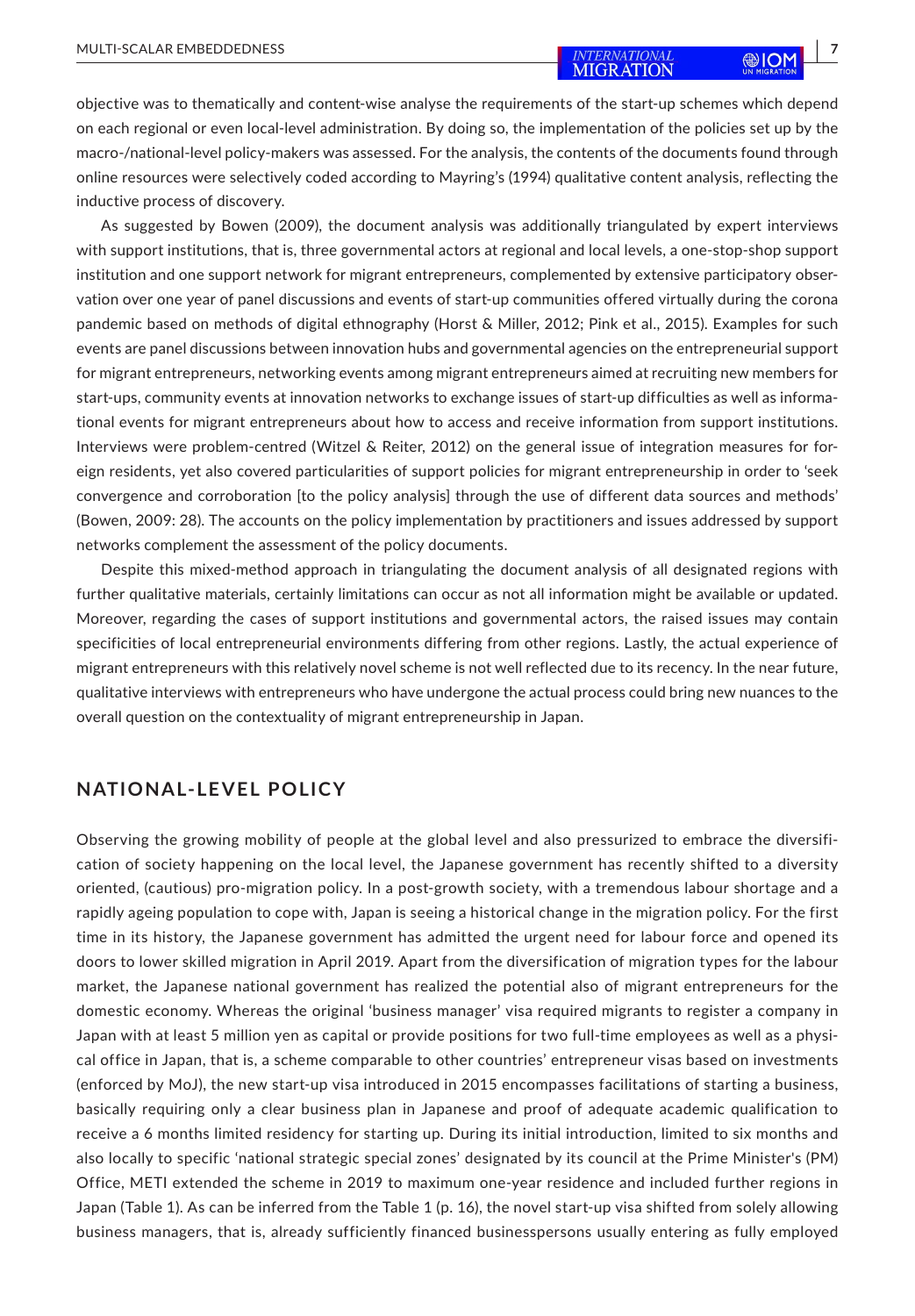| Visa type                                                      | <b>Business manager</b>                                                             | Start-up visa (2015)                                                                                                                                                                                                  | Start-up Visa (2019)                                                                                                                                 |
|----------------------------------------------------------------|-------------------------------------------------------------------------------------|-----------------------------------------------------------------------------------------------------------------------------------------------------------------------------------------------------------------------|------------------------------------------------------------------------------------------------------------------------------------------------------|
| Aims of scheme &<br>revisions                                  | Main obstacle:<br>visa criteria difficult to<br>meet from above<br>language barrier | Visa to start-up rather<br>than entering as<br>business manager and<br>then changing into<br>entrepreneurship upon<br>approval of New Business<br>Implementation Plan to<br>local government                          | Status change from<br><b>Student, Researchers</b><br>or Professor status is<br>possible without need<br>to leave for application<br>(national level) |
| Required investment<br>Company registration<br>Physical office | 5 Mio Yen<br>Required                                                               | Same requirements to be<br>cleared with support<br>from local government<br>in coordination with<br>local support institutions<br>(one stop shop, including<br>Japanese language<br>support, living support,<br>etc.) | co-working spaces<br>permitted, dependent<br>on respective local<br>government                                                                       |
| Employee<br>Duration                                           | 2+ full time positions                                                              | 6 months                                                                                                                                                                                                              | 1 year                                                                                                                                               |
| Renewal of visa                                                | Yes                                                                                 | $No \rightarrow required$ to change<br>successfully to Business<br>Manager visa (national<br>level)                                                                                                                   | Yes, facilitated<br>$(6$ months + 6 months)<br>re-examined by local<br>government; followed<br>by Business Manager<br>visa (national level)          |
| Locational limitation                                          | None                                                                                | National strategic special<br>zones: Tokyo Pref., Aichi<br>Pref., Hiroshima Pref.,<br>Fukuoka City, Sendai City,<br>Niigata City, Imabari City,<br>Ehime Pref.                                                        | Further municipalities &<br>prefectures added in<br>agreement with METI,<br>e.g. Hokkaido, Kobe<br>City, Kitakyushu City,<br>etc.                    |
| Other limitations                                              |                                                                                     | Eligibility of business fields dependent on local government,<br>in agreement with the national Ministry of Economy,<br>Trade and Industry (METI)                                                                     |                                                                                                                                                      |

#### **TABLE 1** Three-step enhancement of migrant entrepreneurship by specific visa schemes

persons, to allowing genuinely entrepreneurial migrants into the country. This was further developed to target also students, researchers and professor status persons, that is, highly-skilled graduates or academics, to become entrepreneurs in the policy change in 2019.

## **INTER-TWINED NATIONAL AND LOCAL LEVELS**

The interesting issue in this scheme introduced by METI, backed by MoJ with regards to the actual visa approval, is the interwoven roles of national and local, that is prefectural, respectively municipal governments. Though nationally coordinated by deciding on the national strategic special zones, the local level at which the start-up scheme finds implementation can be either the prefecture (regional) or a specific city (municipal). The overall structural framework is decided on the national level by the METI in coordination with the PM's Office and the regions which is requesting the permission for the scheme for the regional development. In fact, the business fields of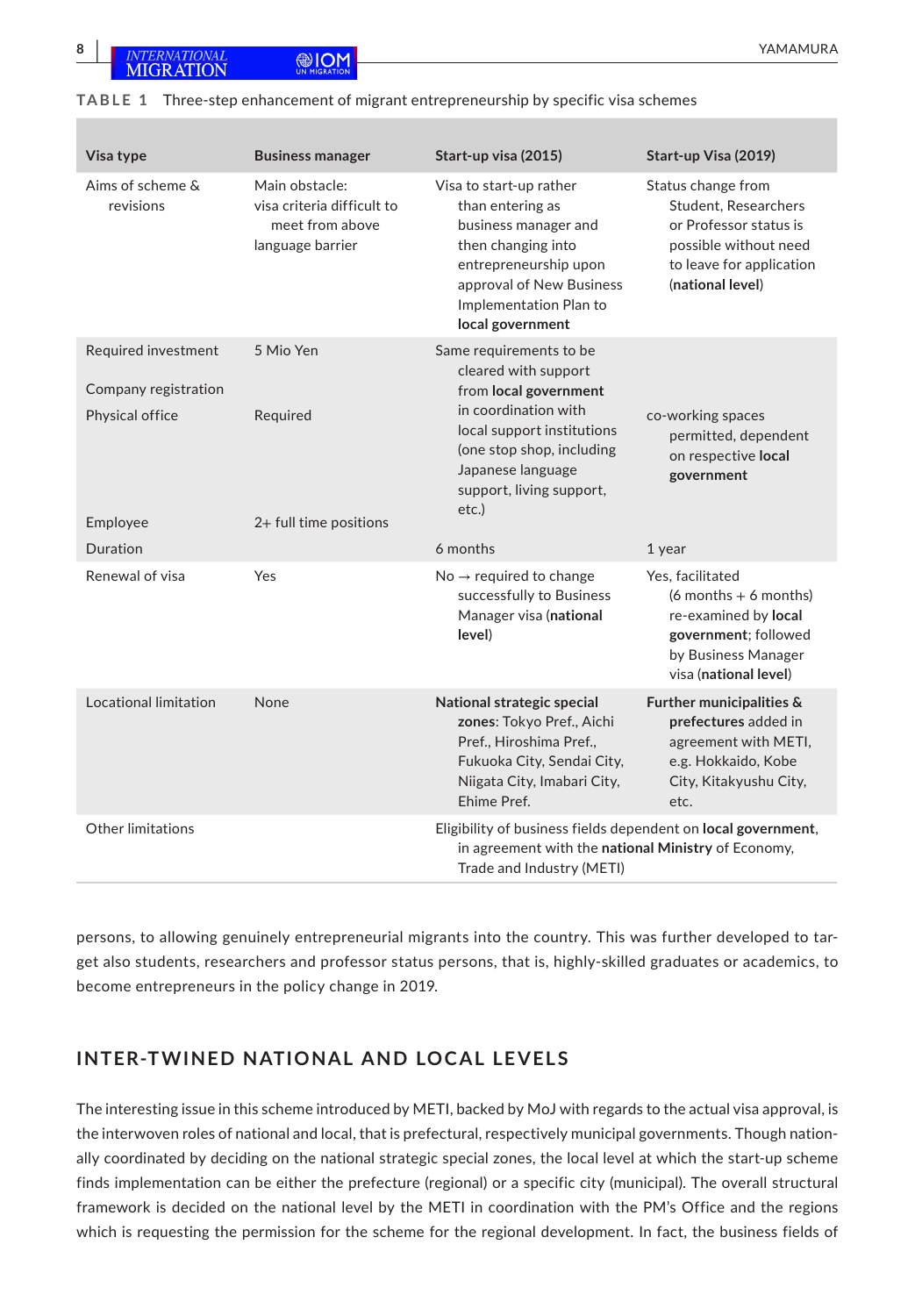entrepreneurship are fully dependent on the regional economic policy of the designated regions, thus, depending on the business plan, the migrant entrepreneur only has the option to either start up elsewhere (where the business field matches with the economic policy) or is required to aim for the conventional direct application for the Business Manager visa and then to start up. As an example, whereas Kyoto's target and also METI-approved industries are broad, ranging from manufacturing, over environment/energy field and social business, to wellness, culture and tourism, Aichi prefecture only allows business ventures in high-growth IT and innovation technologies. Yet, in Fukuoka, logistics-related industries are allowed, too, whereas Hokkaido also targets food-related industries or agriculture. Furthermore, whereas responsibility to support migrants from the initial application with the business plan, the approval of it and the progress consultation during the start-up phase, that is, regular controlling and consulting of the entrepreneurs with different support institutions, lies in the hands of the prefectural or municipal government, the final approval to the residential permission as both a start-up entrepreneur and as eventually Business Manager is fully in the realms of the national Immigration Services Agency (Figure 1).

With regard of this imbalance of the start-up scheme, local governmental agents pointed out the 'no guarantee' that they could give to migrant entrepreneurs regarding the success of attaining the business manager visa after the start-up phase despite supporting them with their services. Also, the regulations regarding the extension of the stay during the start-up phase may differ from one municipality to another, so that one agent from a city-level support institution even admitted to recommending migrant entrepreneurs to apply for the scheme in another city as the chances of receiving the full term of one year is more likely elsewhere. The novel scheme of allowing maximum one year has been actually introduced as the inspection of the first start-up visa would already take six to eight months, going beyond the initial residential term.

Moreover, interestingly, the case of the Tokyo metropolitan region also shows that on an even more local level, specific wards of Tokyo, such as Shibuya special ward functioning in its autonomy as a municipality, is active in attracting migrant entrepreneurs for their district. This means that the inter-scalarity, that is, the interconnectedness of policies at different scales, goes beyond the prefectural or metropolitan level. Furthermore, when asked about the very specific approach this governmental agent had for its wards, it was accounted that the inspiration came from previous stays in California and the idea was to 'bring a Silicon Valley style entrepreneurial ecosystem' to Tokyo, respectively to the special ward. The proactive involvement of the ward-level government with the entrepreneurial support networks is thus a uniquely local decision rather than a coordinated act of the Tokyo metropolitan government, that is, the regional level.



**FIGURE 1** Multi-scalar process of migrant entrepreneurship from start-up visa to business manager *Source*: by Author.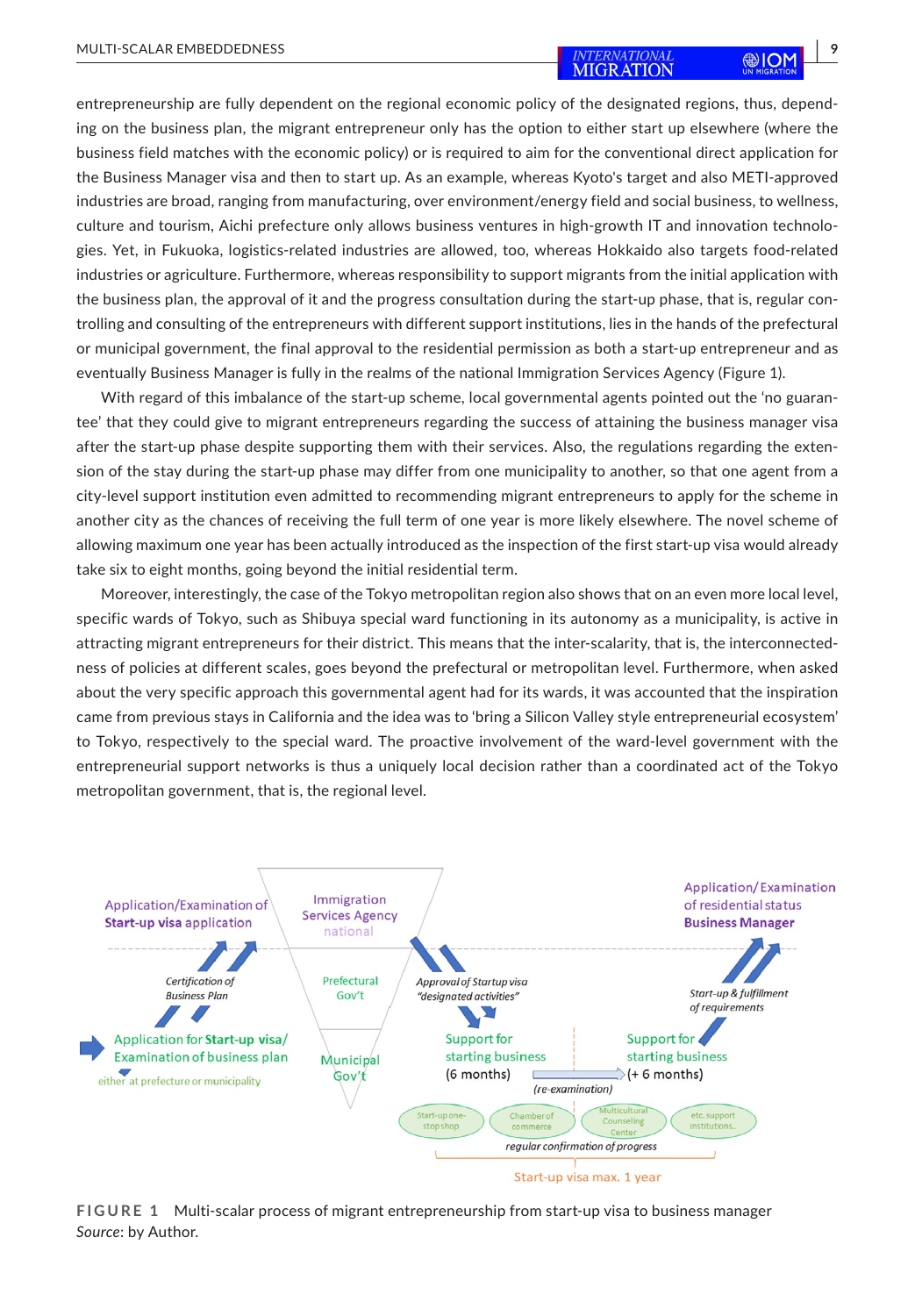#### **LOCAL-LEVEL ISSUES**

As support networks account on the migrant entrepreneurial experiences, this complicated process of multiscalar political-institutional embeddedness has not much facilitated the business start-up. As migrants have reported in the dialogues with support networks, one of the core issues that migrant entrepreneurs face, thus one of the main obstacles that require improvement on the side of the regional administrations, is the dependency of language supports from their social networks, as all required documentations had to be submitted in Japanese. Indeed, the language barrier is particularly high in Japan, with the local one-stop shops providing full support with English translations of the documents for reference, but official information from the governmental policy side still scarce. As it has been assessed through the document analysis (Appendix), the accessibility of information without Japanese language proficiency are very different depending on each local-level administration. Whereas cities, such as Kyoto, Tokyo or Kobe, clearly have set out an agenda to attract foreign entrepreneurs with fully accessible information and support in English, other municipalities and regions, such as Osaka or Oita, either only limitedly offer English language information, or only integrate automatic Google Translate pages, which make contents incomprehensible and leave figures with important information on the processes untranslated.

Such language barriers also become crucial for the financial aspect of the start-up. Opening a corporate bank account is required and highly important to track business transactions, yet processes at banks are not accommodating the entrepreneurial endeavours of migrants, especially as their residential permits are limited in its duration and language abilities of migrants often limited. In fact, such business environment issues heavily depend on the location of the start-up. Whereas an entrepreneur in Tokyo in the special ward Minato with one of the highest populations of affluent foreigners would have little problems finding a bank to accommodate the business needs, such environment would not be given for an entrepreneur at the outskirts of the metropolitan region or even worse in more remote regions. Indeed, as a governmental official noted, in his ward, there were communications with the local economy and institutions so that information that supported their foreign residents to navigate through the daily life and integrate them locally would be provided multilingually, but in other wards this would not be done, depending on the local administration. Also, the openness to international customers, thus the accommodation of foreign-language services of service-providers essential for the start-up would be a matter of the local economy itself so that the location of a neighbourhood with an economically viable foreign customer base would expedite the overall process of starting up.

Such issues related to the differences in the regional policies but also each local entrepreneurial environment have also been raised by migrant entrepreneurs and support networks. As mentioned above, local support institutions might even go so far as to give an informal (or 'off-the-record') advice to apply for the start-up scheme in a different municipality or region. Due to the dependence of the permitted business field for the entrepreneurial endeavours but also differences in the strictness of requirements of the region where the start-up is applied for, migrant entrepreneurs consider even a relocation within Japan after the initial application. Such uneven provision of entrepreneurial support, especially connected to linguistic barriers, appears to be a fundamental reason for the differences in the successful implementation of the macro-level policy at the regional levels.

## **DISCUSSION**

Though very unique in the global perspective, the case of Japan illustrates at least the clear necessity to analyse migrant entrepreneurship policies from not only local entrepreneurial policy perspective, but also from an international migration policy perspective. Migration regimes have begun to consider migrant entrepreneurship as specific scheme to bring in migrant entrepreneurs and do not only see migrant entrepreneurs as the reaction to better activating or accommodating migrants on the labour market and thus supporting already residing migrants to become entrepreneurs (Desiderio & Mestres-Domènech, 2011; OECD, 2010). The contextualization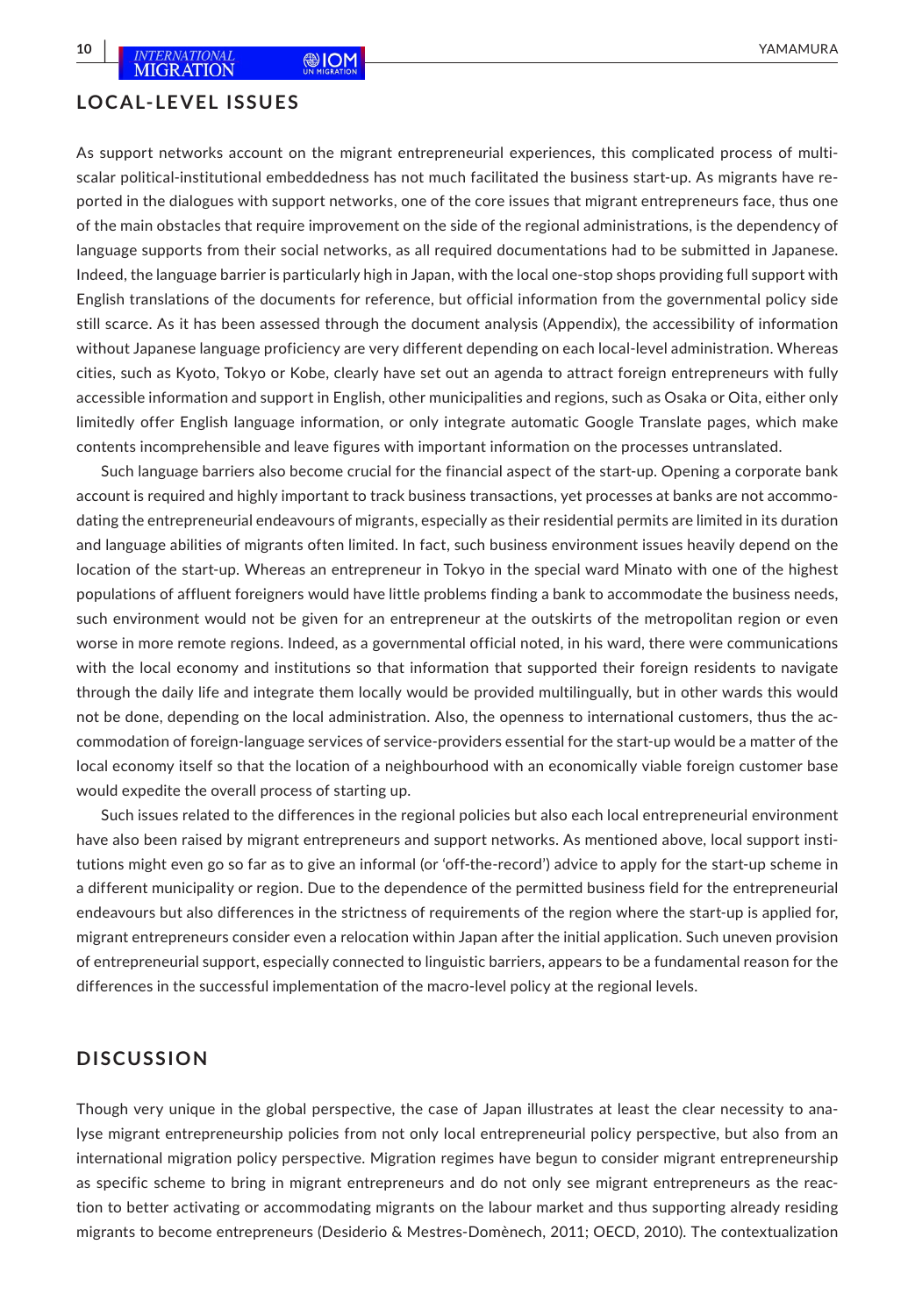of migrant entrepreneurship in accordance with different approaches to international migration policy of different migration regimes could bring interesting comparative approaches in understanding the contextual entrepreneurship. Theoretically, this means that the contextual approach to migrant entrepreneurship (Trettin & Welter, 2011; Welter, 2011) as well as the political-institutional side of the mixed-embeddedness (Kloosterman, 2010; Kloosterman & Rath, 2001) needs to be further extended beyond the solely entrepreneurial policies to issues of migration policies that enable such entrepreneurial ventures as migrants in the first place. The context of migrant entrepreneurship can be conceptually differentiated between the policies for migrants (or ethnic minorities) to become entrepreneurs and those that aim to the migration of entrepreneurs. The latter is the case of such startup visa schemes as they are aimed at the actual international migration of entrepreneurs as novel resources on the domestic market rather than supporting those already migrated to succeed in their entrepreneurial ventures. These are theoretically distinct yet interconnected aspects of migrant entrepreneurship which needs to be more explored. Especially since governments worldwide are focused on attracting talents and are experiencing a superdiversity turn in society (Vertovec, 2007), thus are increasingly also introducing different types of start-up visa schemes for migrant entrepreneurs, the track of migrant entrepreneurs within the migration policies is an important context to further look into in entrepreneurship.

The multi-scalar approach in analysing Japan's migration policy-driven migrant entrepreneurship also clearly points at the specificity of East Asian countries as developmental states (Haggard, 2018; Leftwich, 1995), being involved in the local provision of favourable entrepreneurial environments from a political-institutional embeddedness perspective (Kloosterman & Rath, 2001). By bringing novel empirics on the implementation of nationallevel policies for the support of migrant entrepreneurship at regional and local levels, this case illustrates how mixed-embeddedness as a well-established and viable concept could be further concretized in view of the policy levels. The inter-scalarity, that is, the interconnectedness of policies aimed at promoting and supporting migrant entrepreneurship at different scales of policy-making, is presumably much stronger in the case of Japan and in other Eastern Asian developmental states. Yet this approach to analyse the connection of these policy levels brings an improved understanding of the much-discussed policy–entrepreneurship nexus (Ram et al., 2013) in different parts of the world. Such approach could become crucial in comparing political-institutional embeddedness of migrant entrepreneurship. In fact, the locational restriction of migrant entrepreneurs in setting up their business depending on the needs of regional economic policy means that there can be impairments in the social embeddedness as the backside of the coin of such migration policy scheme which is restrictive on the politicalinstitutional side. This idea of the mixed-ness or interrelatedness between the social and the political-institutional embeddedness (Kloosterman, 2010; Kloosterman & Rath, 2001) could be indeed a further interesting perspective in understanding the contexts of migrant entrepreneurship in other countries.

Two concepts can be inferred from these findings, as depicted in Figure 2: the inter-scalarity and the transscalarity. The inter-scalarity is the interconnectedness of policies at different levels going beyond simple embeddedness of frameworks (Brenner, 2001). Different from the cross-level effects of the contexts (Johns, 2006; Welter, 2011), these levels do not refer to the organizational side of entrepreneurial context, but the scale in which respective policies are implemented. As shown above, the different aspects of decisions on policies are made in coordination with the national and regional governments, the implementations in view of the support system for the migrant entrepreneurship then transferred to the regional or municipal government. Interestingly, whereas the re-examination for the extension of the start-up is in the hands of the local government, the overall approval of the migrant entrepreneurship as such lies in the national immigration agency. The inter-scalarity is thus a vertical embeddedness of policies for migrant entrepreneurship.

The trans-scalarity, which indeed requires further cases to develop it more substantially, is the horizontal interconnectedness between policies of different entrepreneurial environments. This was the interesting case of the Shibuya ward-level (so sub-municipal level) governmental agent developing the policies for the entrepreneurial environment on the basis of the Silicon Valley, which is, as discussed in the literature review, a rather typical case of regional scale entrepreneurial environment. This trans-scalarity of political-institutional embeddedness,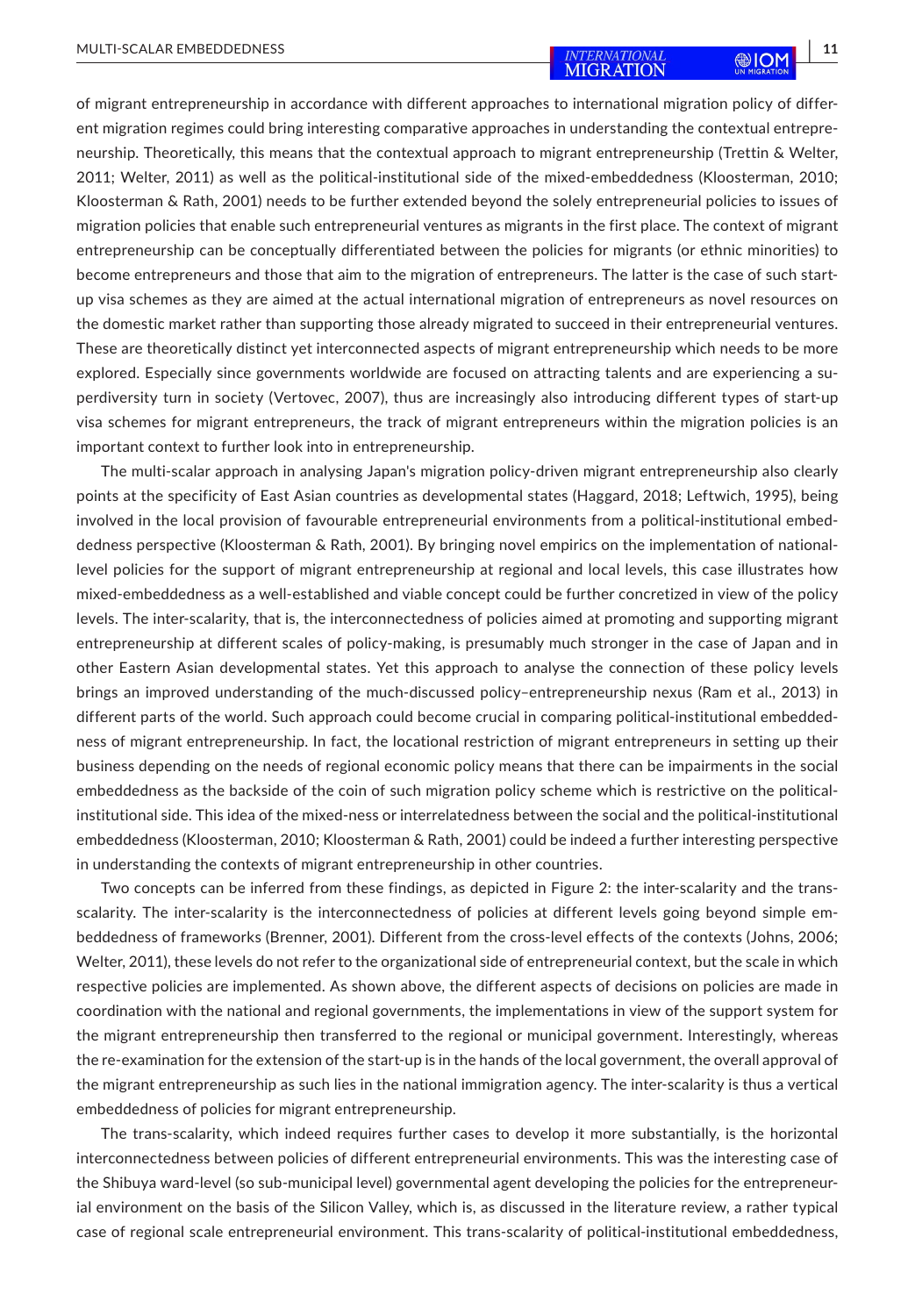California

Silicon **Valley** 

SF

**FIGURE 2** Inter- and trans-scalarity of political-institutional embeddedness *Source*: by Author.

Prefecture

City

if further explored with more detailed case studies, could contribute to a better understanding and theoretical extension of not only the migrant entrepreneurs as being embedded in different social and political-institutional contexts, but also the policy-making itself as a trans-nationally and, in such case, also trans-scalarly connected embeddedness of knowledge and policy exchanges. These two proposed approaches together would allow a more comprehensive and granular analytical framework for the embeddedness of migrant entrepreneurship in its mixed-embeddedness on both social and political-institutional contexts.

The phenomenon of trans-scalarity might indeed be fairly unique to the case of Japan. There is a specificity of the administrative and political-institutional structure of its special wards, which have the autonomy as municipalities. Additionally, Tokyo as a metropolitan region has an economic and political primacy as the capital city, which leads to special treatment in political decisions. However, taking an inter- and trans-scalar perspective to the analysis of mixed-embeddedness (Figure 2), particularly in the context of transnational migrant entrepreneurship could be an important theoretical approach for the increasingly complexifying multiple embeddedness*es* (in plural) of highly mobile and superdiversifying migrant entrepreneurs. Better understanding of the complex interplay of policy levels in the introduction of specific migration policies and the implementations on the support of migrant entrepreneurship can inform back policy-makers better to adjust the communication or even the policies themselves to succeed in attracting valuable human resources. Moreover, support institutions could also be informed better to also enhance their supports for migrant entrepreneurs, reacting to the issues arising in the application process.

## **CONCLUSION**

This paper has addressed neglected issues in the contextual discussion on the political-institutional embeddedness of migrant entrepreneurship from different angles. It has first brought national-level migration policies as such into the political-institutional context of migrant entrepreneurship. It has identified the novel policy approaches of the Japanese government to foster migrant entrepreneurship as one of the recently diversified channels of international migration. Such macro-level policies target migrant entrepreneurship from a migration regimes' perspective, rather than building on policies that support migrants already in the country to become entrepreneurs, which has a stronger labour market integration perspective. These political-institutional contexts allow not only the targeted immigration of entrepreneurs, but also allow the mixed-embeddedness in the first place as migrant entrepreneurs can only develop their social networks if once admitted to the country. It has shown how international migration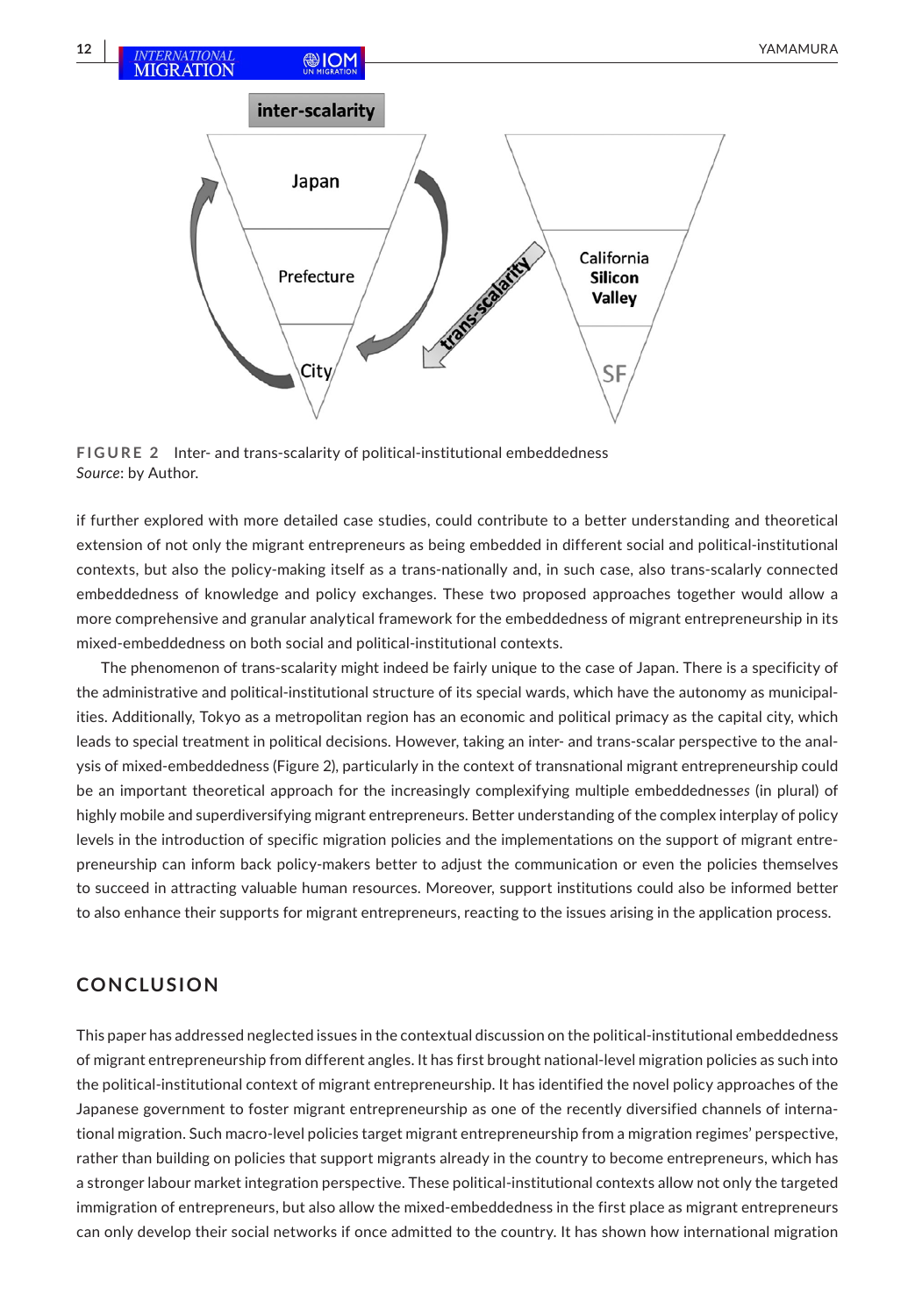policies are directly connected to the fostering of entrepreneurial environments for migrant entrepreneurs beyond the provision of local measures to accommodate migrants becoming entrepreneurs.

Second, by discussing the embeddedness of migrant entrepreneurship not only with regard to the macro-level policies on international migration, but also the regional and metropolitan level of policies targeted at supporting migrant entrepreneurs, this paper conceptually calls for analysing the multi-scalarity of institutional contexts. Such multi-scalar approach can better identify the different political-institutional contexts in which migrant entrepreneurs are embedded, and moreover the closer analysis of the interconnectedness between these scales to the vertical and also horizontal order also demonstrate the clear interwoven policy contexts. Finally, by bringing the Asian developmental state as a policy context to migrant entrepreneurship, this paper extends cases of migrant entrepreneurship beyond North American and European contexts and considers issues of migration regimes and types of national governmental strategies as contexts. This approach could bring further discourses on the larger political systems, in which different types of migrant entrepreneurship environments could be better conceptualized.

With the new scheme for migrant entrepreneurs having been only introduced recently, it is still to be observed how the inter-scalar embeddedness effect on the success of migrant entrepreneurship itself. Thus, as a future agenda, interviews and surveys with migrant entrepreneurs and those who have attempted to reach the business visa status for entrepreneurship should be conducted to shed lights on the entrepreneurial perspective on the political-institutional context. Furthermore, the other theoretical contribution of the trans-scalarity is indeed also an avenue for research to be further explored. Comparative analyses where different patterns of such transscalarity are tracked could also bring crucial insights into the global connectedness of entrepreneurial ecosystems.

As to policy recommendations that arise from the study, following aspects can be noted: The bilingual document analysis strongly points at the difficulty or even inaccessibility of the startup scheme for prospective migrant entrepreneurs without language abilities in Japanese. As language proficiency is an aspect that usually develops upon the migration event itself and can also be attained until the application for the final business scheme, this study calls for a more diversity-oriented, thus, also multi-lingual support and information provision for enhancing the success of the scheme. Moreover, as the regional conditions for the start-up scheme remains very diverse among the regions, migrant entrepreneurs would be supported more efficiently if the involved governmental bodies provided a more comprehensive and comparative overview of the regional differences in the regions designated for the start-up scheme.

The policy implications for such an approach to differentiate contextual embeddedness of migrant entrepreneurship according to these scales, is the possibility to better identify the obstacles faces by migrant entrepreneurs to access support institutions and to better inform policy-makers in modifying their policies to better accommodate the needs of migrant entrepreneurs. Especially the vertical interconnectedness (inter-scalarity) appears to be crucial in pinpointing administrative mismatches of the local support institutions and higher-level policies. The approach to also look into the horizontal interconnectedness (trans-scalarity) between different countries can help to promote knowledge exchanges of transnational or transregional nature and to find best practices that can be adapted and implemented in the local entrepreneurial environment. By bringing migration regimes and particularly the lens of developmental states into the picture of migrant entrepreneurship, this paper also contributes to the embedding of different national governmental policies for migrant entrepreneurship into a global comparative perspective.

#### **ACKNOWLEDGMENTS**

Funding Statement: Open Access funding enabled and organized by Projekt DEAL.

### **DATA AVAILABILITY STATEMENT**

Data available on request from the authors.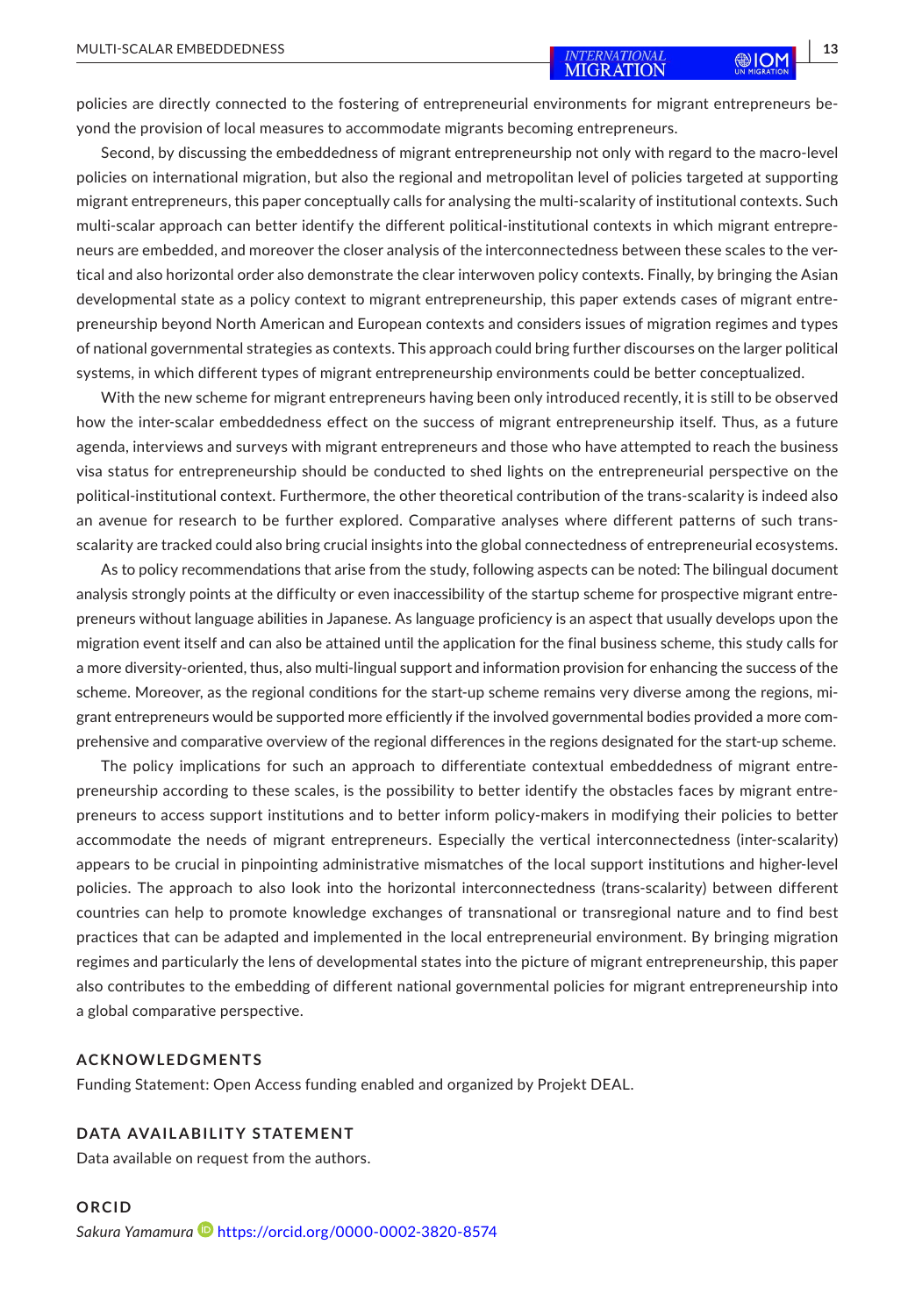#### **ENDNOTE**

1. The categorization of migrants, such as in skill-based categories, has recently emerged as a key issue within migration research (Moret et al., 2021; Vertovec, 2021). Whereas media and migration policy related organizations have been pointing out the 'specified skilled workers' as low or unskilled workers, the narrative in Japanese policies focuses on the skilled (Oishi, 2021). However, as much as low skilled workers have been recruited in the embellished term of 'traineeship' in the Japanese migration history, these migrants are indeed, inter alia, in food service industry, building cleaning management or construction industry, which would normally be perceived as low skilled migration. However, to accommodate this discrepancy in the perception of skills and the debates surrounding the categorization of migration, the Author has opted in to use the term 'semi-skilled' as used in documents of OECD (2020).

#### **REFERENCES**

- Affolderbach, J. & Carr, C. (2016) Blending scales of governance: land-use policies and practices in the small state of Luxembourg. *Regional Studies*, 50(6), 944–955.
- Armstrong, D., Gosling, A., Weinman, J. & Marteau, T. (1997) The place of inter-rater reliability in qualitative research: an empirical study. *Sociology*, 31(3), 597–606.
- Bowen, G.A. (2009) Document analysis as a qualitative research method. *Qualitative Research Journal*, 9(2), 27–40.
- Brenner, N. (2001) The limits to scale? Methodological reflections on scalar structuration. *Progress in Human Geography*, 25(4), 591–614.
- Brzozowski, J., Banović, R.Š. & Alpeza, M. (2021) Overcoming constraints to immigrant entrepreneurship in Croatia: the role of formal and informal institutions. *Post-Communist Economies*, 1–28. [https://doi.org/10.1080/14631](https://doi.org/10.1080/14631377.2021.1928825) [377.2021.1928825](https://doi.org/10.1080/14631377.2021.1928825)
- Desiderio, M.V. & Mestres-Domènech, J. (2011) Migrant entrepreneurship in OECD countries. In: OECD (Ed.) *International migration outlook*. Paris: OECD, pp. 139–203.
- Drinkwater, S., Eade, J. & Garapich, M. (2009) Poles apart? EU enlargement and the labour market outcomes of immigrants in the United Kingdom. *International Migration*, 47(1), 161–190.
- Engelen, E. (2001) 'Breaking in' and 'breaking out': a Weberian approach to entrepreneurial opportunities. *Journal of Ethnic and Migration Studies*, 27(2), 203–223.
- Glick-Schiller, N.G., Çaglar, A. & Guldbrandsen, T.C. (2006) Beyond the ethnic lens: locality, globality, and born-again incorporation. *American Ethnologist*, 33(4), 612–633.
- Grzymala-Kazlowska, A. & Phillimore, J. (2018) Introduction: rethinking integration. New perspectives on adaptation and settlement in the era of super-diversity. *Journal of Ethnic and Migration Studies*, 44(2), 179–196.
- Haggard, S. (2018) *Developmental states*. Cambridge: Cambridge University Press.
- Hall, S.M. (2011) High street adaptations: ethnicity, independent retail practices, and localism in London's urban margins. *Environment and Planning A*, 43(11), 2571–2588.
- Hausman, J.K. & Wieland, J.F. (2014) Abenomics: preliminary analysis and outlook. *Brookings Papers on Economic Activity*, 2014(1), 1–63.
- Higuchi, N. (2002) Migration Process of Nikkei Brazilians. In: Yamada, M. (Ed.) *Emigración Latinoamericana: Comparación Interregional entre América del Norte, Europa y Japón, JCAS Symposium Series*. Osaka: Japan Center for Area Studies, pp. 379–406.
- Hill, R.C. & Fujita, K. (2000) State restructuring and local power in Japan. *Urban Studies*, 37(4), 673–690.
- Högberg, L., Schölin, T., Ram, M. & Jones, T. (2016) Categorising and labelling entrepreneurs: Business support organisations constructing the Other through prefixes of ethnicity and immigrantship. *International Small Business Journal*, 34(3), 242–260.
- Horst, H. & Miller, D. (2012) *Digital anthropology*. London and New York: Berg.
- Huggins, R., Waite, D. & Munday, M. (2018) New directions in regional innovation policy: a network model for generating entrepreneurship and economic development. *Regional Studies*, 52(9), 1294–1304.
- Johns, G. (2006) The essential impact of context on organizational behaviour. *Academy of Management Review*, 31(2), 386–408.
- Jones, T., Ram, M., Edwards, P., Kiselinchev, A. & Muchenje, L. (2014) Mixed embeddedness and new migrant enterprise in the UK. *Entrepreneurship & Regional Development*, 26(5–6), 500–520.
- Kloosterman, R.C. (2010) Matching opportunities with resources: a framework for analysing (migrant) entrepreneurship from a mixed embeddedness perspective. *Entrepreneurship and Regional Development*, 22(1), 25–45.
- Kloosterman, R. & Rath, J. (2001) Immigrant entrepreneurs in advanced economies: mixed embeddedness further explored. *Journal of Ethnic and Migration Studies*, 27(2), 189–201.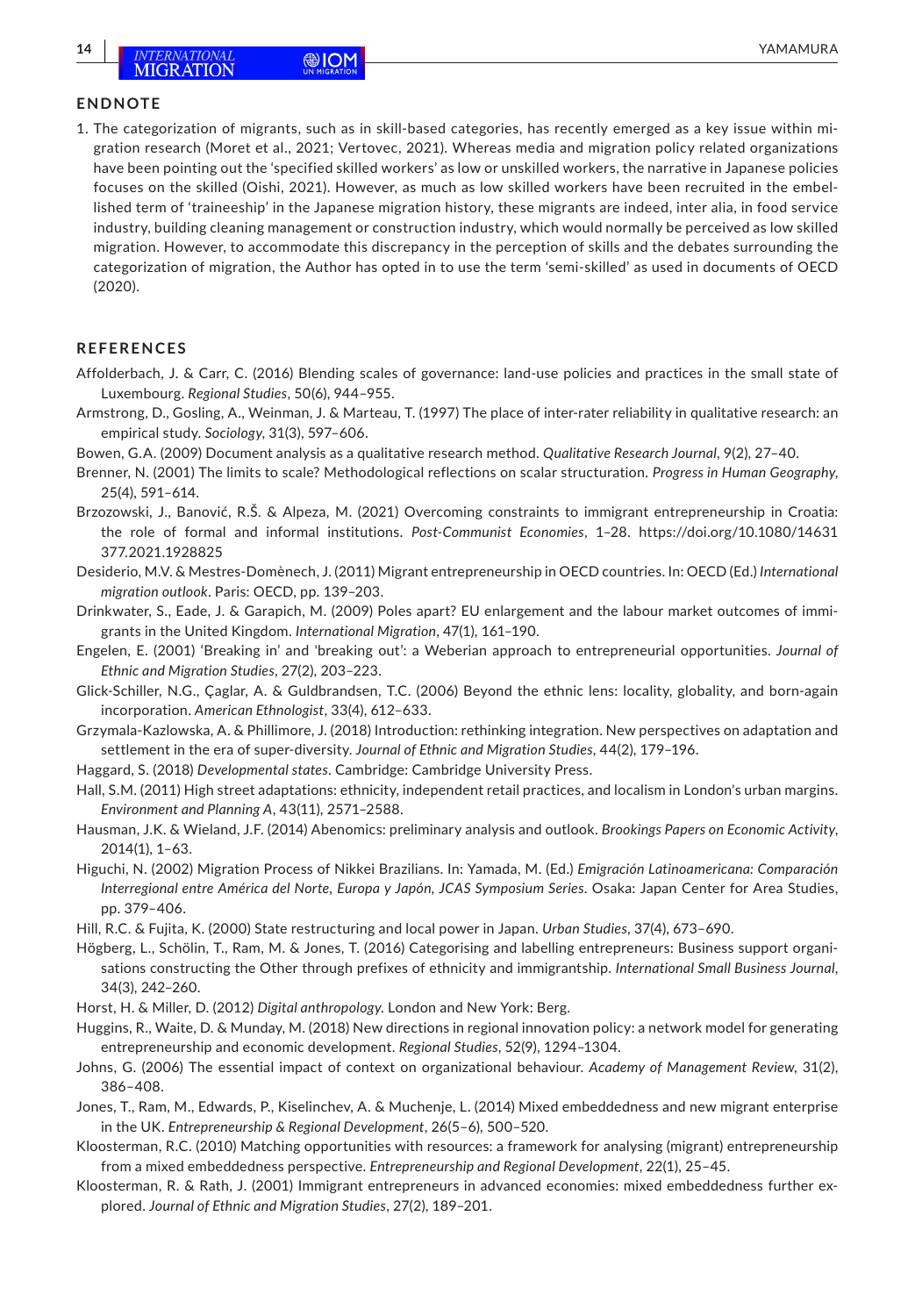- Kloosterman, R., Van Der Leun, J. & Rath, J. (1999) Mixed embeddedness: (in) formal economic activities and immigrant businesses in the Netherlands. *International Journal of Urban and Regional Research*, 23(2), 252–266.
- Lassalle, P., Johanson, M., Nicholson, J.D. & Ratajczak-Mrozek, M. (2021) Migrant entrepreneurship and markets: the dynamic role of embeddedness in networks in the creation of opportunities. *Industrial Marketing Management*, 91, 523–536.
- Lassalle, P. & McElwee, G. (2016) Polish entrepreneurs in Glasgow and entrepreneurial opportunity structure. *International Journal of Entrepreneurial Behavior & Research*, 22(2), 260–281.
- Lassalle, P., Yamamura, S. & Whittam, G. (2020) Diversity and ethnic minority entrepreneurship. In: Deakins, D. & Scott, J.M. (Eds.) *Entrepreneurship: a contemporary & global approach*. London: SAGE, pp. 54–83.
- Leftwich, A. (1995) Bringing politics back in: towards a model of the developmental state. *Journal of Development Studies*, 31(3), 400–427
- MacKinnon, D., Cumbers, A., Pike, A., Birch, K. & McMaster, R. (2009) Evolution in economic geography: institutions, political economy, and adaptation. *Economic Geography*, 85(2), 129–150.
- Mayring, P. (1994) *Qualitative inhaltsanalyse*. Konstanz: UVK, pp. 159–175.
- McKeever, E., Jack, S. & Anderson, A. (2015) Embedded entrepreneurship in the creative re-construction of place. *Journal of Business Venturing*, 30(1), 50–65.
- Miwa, T. (2016) *Labor market reform under Abenomics and productivity*. Nomura Securities. Available at: [https://www.](https://www.nomurafoundation.or.jp/wordpress/wp-content/uploads/2016/12/20161116_T_Miwa) nomurafoundation.or.jp/wordpress/wp-content/uploads/2016/12/20161116 T\_Miwa [Accessed 2 February 2021]
- Moret, J., Andrikopoulos, A. & Dahinden, J. (2021) Contesting categories: cross-border marriages from the perspectives of the state, spouses and researchers. *Journal of Ethnic and Migration Studies*, 47(2), 325–342.
- Müller, S. & Korsgaard, S. (2018) Resources and bridging: the role of spatial context in rural entrepreneurship. *Entrepreneurship & Regional Development*, 30(1–2), 224–255.
- OECD (2010) *Open for business. Migrant entrepreneurship in OECD countries*. Paris: OECD.
- OECD (2020) *International migration outlook*. Paris: OECD.
- Oishi, N. (2012) The limits of immigration policies: The challenges of highly skilled migration in Japan. *American Behavioral Scientist*, 56(8), 1080–1100.
- Oishi, N. (2014) Redefining the "highly skilled": the points-based system for highly skilled foreign professionals in Japan. *Asian and Pacific Migration Journal*, 23(4), 421–450.
- Oishi, N. (2021) Skilled or unskilled?: the reconfiguration of migration policies in Japan. *Journal of Ethnic and Migration Studies*, 47(10), 2252–2269. <https://doi.org/10.1080/1369183x.2020.1731984>
- Patton, M.Q. (1990) *Qualitative evaluation and research methods*, 2nd edition. Newbury Park, CA: Sage.
- Pink, S., Horst, H., Postill, J., Hjorth, L., Lewis, T. & Tacchi, J. (2015) *Digital ethnography: principles and practice*. London: SAGE.
- Ram, M., Jones, T., Abbas, T. & Sanghera, B. (2002) Ethnic minority enterprise in its urban context: South Asian restuarants in Birmingham. *International Journal of Urban and Regional Research*, 26(1), 24–40.
- Ram, M., Jones, T., Edwards, P., Kiselinchev, A., Muchenje, L. & Woldesenbet, K. (2013) Engaging with super-diversity: new migrant businesses and the research–policy nexus. *International Small Business Journal*, 31(4), 337–356.
- Ram, M., Woldesenbet, K. & Jones, T. (2011) Raising the 'table stakes'? Ethnic minority businesses and supply chain relationships. *Work, Employment and Society*, 25(2), 309–326.
- Rass, C. & Wolff, F. (2018) What is in a migration regime? Genealogical approach and methodological proposal. In: Pott, A., Rass, C. & Wolff, F. (Eds.) *What is a migration regime?*. Wiesbaden: Springer, pp. 19–64.
- Rath, J. (2002) Sewing up seven cities. In: Rath, J. (Ed.) *Unraveling the rag trade. Immigrant entrepreneurship in seven world cities*. Oxford, Berg, New York: University of New York Press, pp. 169–193.
- Rath, J. & Swagerman, A. (2016) Promoting ethnic entrepreneurship in European cities: sometimes ambitious, mostly absent, rarely addressing structural features. *International Migration*, 54(1), 152–166.
- Resch, K. & Enzenhofer, E. (2018) Collecting data in other languages strategies for cross-language research in multilingual societies. In: Flick, U. (Ed.) *The Sage handbook of qualitative data collection*. London: SAGE, pp. 131–146.
- Roberts, A. (2020) Bridging levels of public administration: how macro shapes meso and micro. *Administration & Society*, 52(4), 631–656.
- Rusinovic, K. (2006) *Dynamic entrepreneurship: first and second-generation immigrant entrepreneurs in Dutch cities*. Amsterdam: Amsterdam University Press, p. 200.
- Saito, A. (2003) Global city formation in a capitalist developmental state: Tokyo and the waterfront sub-centre project. *Urban Studies*, 40(2), 283–308.
- Saxenian, AnnaLee (2006) *The New Argonauts: Regional Advantage in a Global Economy*. Cambridge, Mass.: Harvard University Press.
- Sepulveda, L., Syrett, S. & Lyon, F. (2011) Population superdiversity and new migrant enterprise: the case of London. *Entrepreneurship & Regional Development*, 23(7–8), 469–497.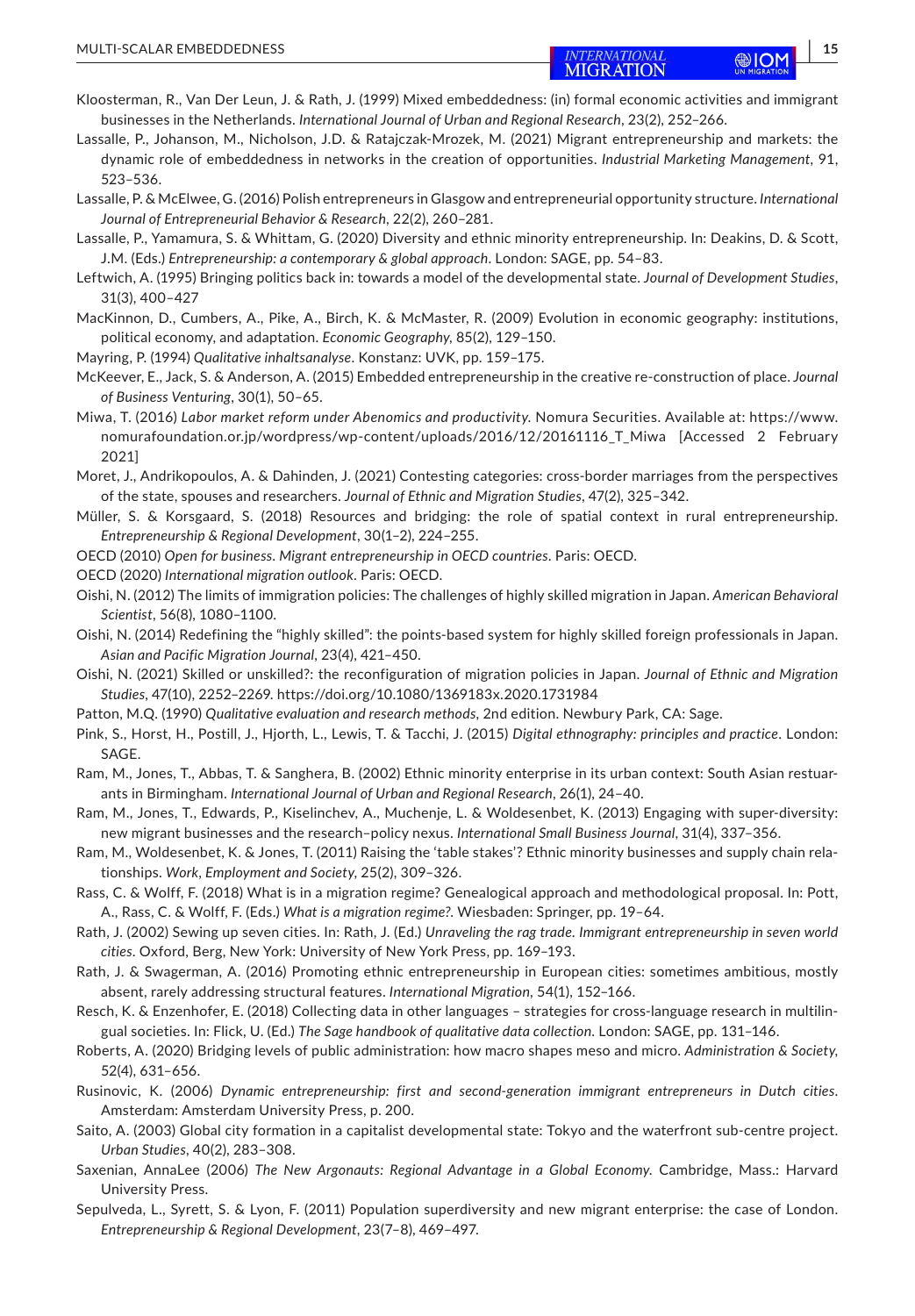## **16 INTERNATIONAL CONFIDENTIAL CONFIDENTIAL CONFIDENTIAL CONFIDENTIAL CONFIDENTIAL**

- Solano, G. (2020) The mixed embeddedness of transnational migrant entrepreneurs: Moroccans in Amsterdam and Milan. *Journal of Ethnic and Migration Studies*, 46(10), 2067–2085.
- Sternberg, R. (2009) *Regional dimensions of entrepreneurship*. Delft: Now Publishers.
- Storti, L. (2014) Being an entrepreneur: emergence and structuring of two immigrant entrepreneur groups. *Entrepreneurship & Regional Development*, 26(7–8), 521–545.
- Tonami, A. (2018) Exporting the developmental state: Japan's economic diplomacy in the Arctic. *Third World Quarterly*, 39(6), 1211–1225.
- Trettin, L. & Welter, F. (2011) Challenges for spatially oriented entrepreneurship research. *Entrepreneurship & Regional Development*, 23(7–8), 575–602.
- Urbano, D., Aparicio, S. & Audretsch, D. (2019) Twenty-five years of research on institutions, entrepreneurship, and economic growth: what has been learned? *Small Business Economics*, 53(1), 21–49.
- Vershinina, N., Rodgers, P., McAdam, M. & Clinton, E. (2019) Transnational migrant entrepreneurship, gender and family business. *Global Networks*, 19(2), 238–260.
- Vertovec, S. (2007) Super-diversity and its implications. *Ethnic and Racial Studies*, 30(6), 1024–1054.
- Vertovec, S. (2021) The social organization of difference. *Ethnic and Racial Studies*, 44(8), 1273–1295.
- Wang, Q. (2013) Constructing a multilevel spatial approach in ethnic entrepreneurship studies. *International Journal of Entrepreneurial Behavior & Research*, 19(1), 97–113.
- Welter, F. (2011) Contextualizing entrepreneurship—conceptual challenges and ways forward. *Entrepreneurship Theory and Practice*, 35(1), 165–184.
- Witzel, A. & Reiter, H. (2012) *The problem-centred interview*. London: Sage.
- Yamamura, S. & Lassalle, P. (2020) Approximating entrepreneurial superdiversity: reconceptualizing the superdiversity debate in ethnic minority entrepreneurship. *Journal of Ethnic and Migration Studies*, 46(11), 2218–2239.
- Yamanaka, K. (1996) Return migration of Japanese-Brazilians to Japan: The Nikkeijin as ethnic minority and political construct. *Diaspora: A Journal of Transnational Studies*, 5(1), 65–97.
- Yin, R.K. (1994) *Case study research: design and methods*, 2nd edition. Thousand Oaks, CA: Sage.
- Zahra, S.A., Wright, M. & Abdelgawad, S.G. (2014) Contextualization and the advancement of entrepreneurship research. *International Small Business Journal*, 32(5), 479–500.

**How to cite this article:** Yamamura, S. (2022) The multi-scalar embeddedness of support policies for migrant entrepreneurship in Japan. *International Migration*, 00, 1–20. Available from: [https://doi.](https://doi.org/10.1111/imig.13000) [org/10.1111/imig.13000](https://doi.org/10.1111/imig.13000)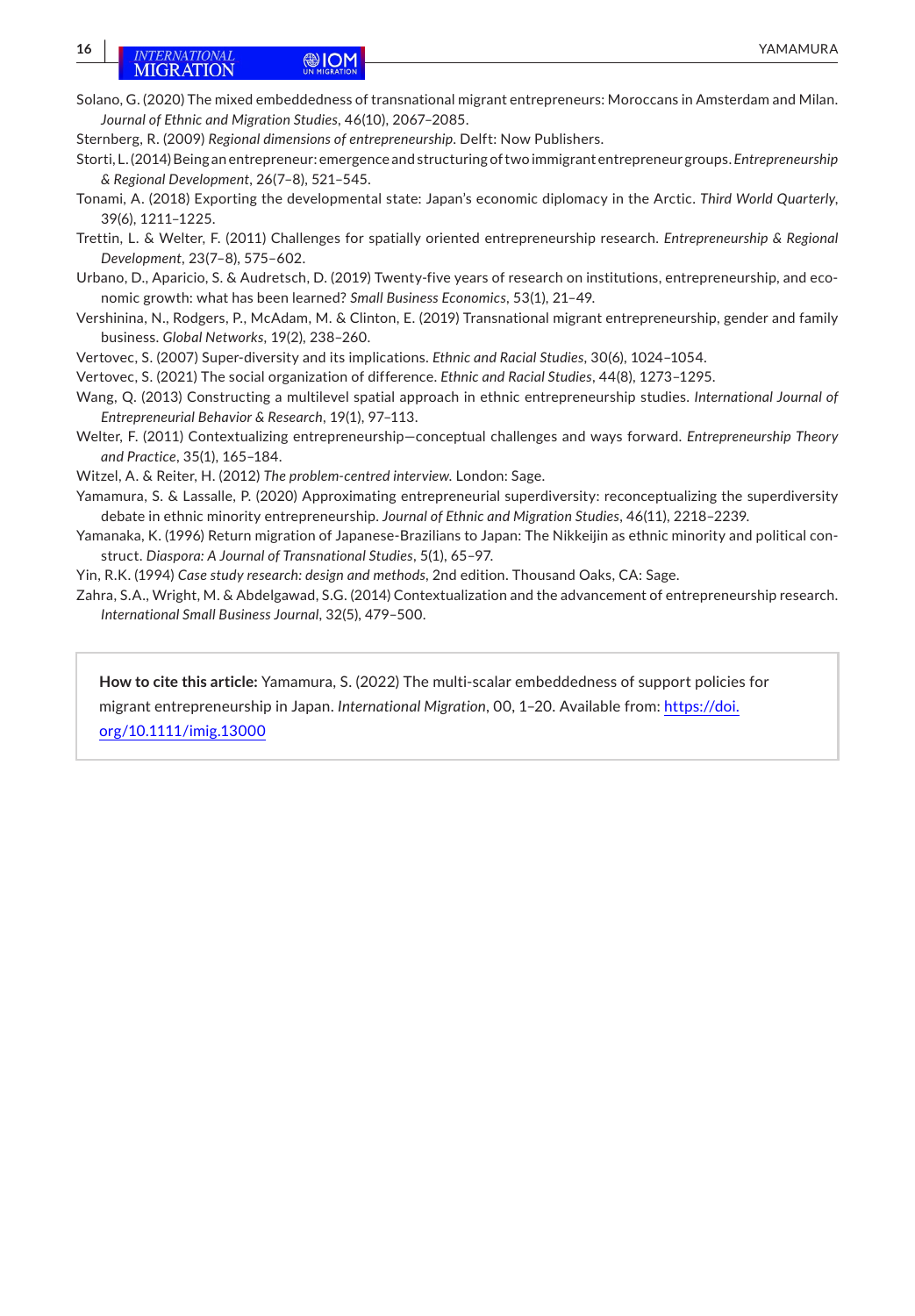### **OVERVIEW O F AVAILABILITY AND ACCESSIBILITY O F INFORMATION ON S TART- UP SCHEME BY REGIONS AND CITIES DESIGNATED BY METI (AS O F FEB 2021)**

| <b>Prefecture and/or City</b>                                    | Main administrational<br>contact for start-up<br>application                                                                                         | support institutions<br>during start-up phase                                                                                                                                                                                                                                                                                                        | <b>English info accessibility</b>                                                                                                                                                                                                                                                                                                           |
|------------------------------------------------------------------|------------------------------------------------------------------------------------------------------------------------------------------------------|------------------------------------------------------------------------------------------------------------------------------------------------------------------------------------------------------------------------------------------------------------------------------------------------------------------------------------------------------|---------------------------------------------------------------------------------------------------------------------------------------------------------------------------------------------------------------------------------------------------------------------------------------------------------------------------------------------|
| Hokkaido Prefecture                                              | Application: Small and<br>Medium Enterprise<br>Division, Bureau of<br>Regional Economy,<br>Department of Economic<br>Affairs, Hokkaido<br>Government | <b>Hokkaido Small Business</b><br><b>Support Center</b><br>(support for startup);<br>Hokkaido International<br>Exchange and<br>Cooperation<br>Centre (support for<br>livelihood);<br>Sapporo International<br><b>Communication Plaza</b><br>Foundation:<br>Hokkaido Certified<br>Administrative<br>Procedures Legal<br><b>Specialist Association</b> | Yes: Page Prefecture<br>Hokkaido + files<br>No: Hokkaido Business<br>Support Centre; Hokkaido<br>Certified Administrative<br>Procedures Legal<br><b>Specialist Association</b><br>Offer to translate: Hokkaido<br>International Exchange<br>and Cooperation Centre;<br>Sapporo International<br><b>Communication on Plaza</b><br>Foundation |
|                                                                  | http://www.pref.hokkaido.lg.jp/kz/csk/startup-visa/toppage_english.htm                                                                               |                                                                                                                                                                                                                                                                                                                                                      |                                                                                                                                                                                                                                                                                                                                             |
| Kyoto<br>Prefecture                                              | <b>Application: JETRO Kyoto</b><br><b>Trade Information Center</b><br>(Kyoto overseas Business<br>Center)                                            |                                                                                                                                                                                                                                                                                                                                                      | Yes: Page Kyoto<br>Prefecture $+$ files $+$<br>Facebook link, etc.                                                                                                                                                                                                                                                                          |
| https://www.kyoto-obc.jp/en/kigyoushien/                         |                                                                                                                                                      |                                                                                                                                                                                                                                                                                                                                                      |                                                                                                                                                                                                                                                                                                                                             |
| Osaka City                                                       | <b>Application: Foreigner</b><br><b>Flotation Promotion</b><br>Support Desk / Business<br>Innovation Centre "Osaka<br>Sangyo Sozokan"                |                                                                                                                                                                                                                                                                                                                                                      | Yes, but only Google<br>Translate: files not in<br>English                                                                                                                                                                                                                                                                                  |
| https://www.city.osaka.lg.jp/keizaisenryaku/page/0000468842.html |                                                                                                                                                      |                                                                                                                                                                                                                                                                                                                                                      |                                                                                                                                                                                                                                                                                                                                             |
| Kobe City                                                        | Application: Kobe City<br>- Medical and New<br>Industry Headquarters,<br>New Industry Section                                                        |                                                                                                                                                                                                                                                                                                                                                      | $Yes + files$                                                                                                                                                                                                                                                                                                                               |
| https://kobestartup.com/ecosystem/startup-visa/                  |                                                                                                                                                      |                                                                                                                                                                                                                                                                                                                                                      |                                                                                                                                                                                                                                                                                                                                             |
| Fukuoka City                                                     | <b>Application: Global Startup</b><br>Center (Fukuoka city<br>startup café)                                                                          | Unclear (due to automatic<br>incomprehensible<br>translation)                                                                                                                                                                                                                                                                                        | Yes, but only Google<br>Translate; files & figures<br>not translated<br>Start Up Café in English                                                                                                                                                                                                                                            |

<https://translate-city-fukuoka-lg-jp.j-server.com/LUCFOC/ns/w4/jaen/>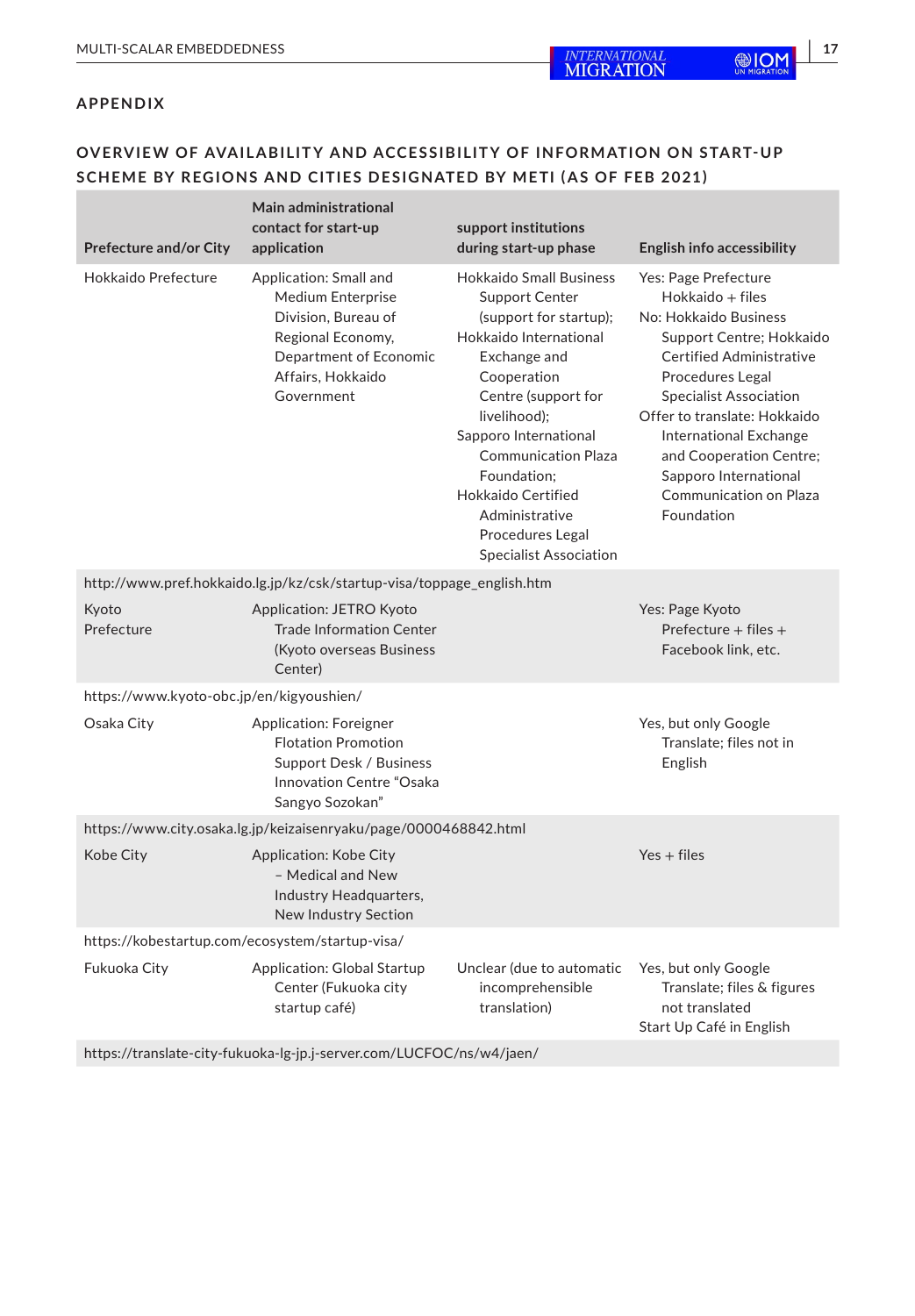| <b>Prefecture and/or City</b>                                     | Main administrational<br>contact for start-up<br>application                                                                      | support institutions<br>during start-up phase                                                                                                                                                                                                                                                                                                                       | <b>English info accessibility</b>                                                                                                                                                                                                                                                                                      |
|-------------------------------------------------------------------|-----------------------------------------------------------------------------------------------------------------------------------|---------------------------------------------------------------------------------------------------------------------------------------------------------------------------------------------------------------------------------------------------------------------------------------------------------------------------------------------------------------------|------------------------------------------------------------------------------------------------------------------------------------------------------------------------------------------------------------------------------------------------------------------------------------------------------------------------|
| Oita<br>Prefecture                                                | Application: Oita Prefecture<br>Commerce, Industry,<br><b>Tourism and Labor</b><br>Department Management                          | Entrepreneurship<br>support, financial<br>support: Oita<br><b>Startup Center</b> ; Oita<br><b>International Student</b><br><b>Business Center</b><br>(SPARKLE); Japan<br><b>Finance Corporation</b><br>Livelihood support: Oita<br><b>Foreigner General</b><br><b>Counseling Center;</b><br><b>University Consortium</b><br>Oita                                    | No (Offers Google Translate,<br>but then leads to wrong<br>page)<br>No: Oita Startup Center;<br>Oita International<br><b>Student Business Center;</b><br>University Consortium<br>Oita<br>Offers translation: Japan<br><b>Finance Corporation;</b><br>Oita Foreigner General<br><b>Counseling Center</b>               |
|                                                                   | https://www.pref.oita.jp/soshiki/14040/startupvisa.html                                                                           |                                                                                                                                                                                                                                                                                                                                                                     |                                                                                                                                                                                                                                                                                                                        |
| Mie<br>Prefecture                                                 | Mie Prefecture -<br><b>Employment Economy</b><br>Department, Founding<br>Support/ ICT Promotion<br><b>Division</b>                | Entrepreneurial support,<br>financial planning,<br>etc.: Foundation Mie<br>Prefecture Industrial<br>Support Center;<br>the Japan Finance<br>Corporation; Mie<br>Prefecture Credit<br><b>Guarantee Association</b><br>Living support:<br>Mie Prefecture<br>Residence Support<br>Liaison Committee;<br>Mie Foreigner<br><b>Consultation Support</b><br>Center "MieCo" | No (Offers translation, but<br>leads you to the wrong<br>page); files are not<br>translated<br>No: Foundation Mie<br>Prefecture Industrial<br>Support Center; Mie<br><b>Credit Guarantee</b><br>Association<br>Offers translation: Japan<br><b>Finance Corporation</b><br>(MieCo)<br>Yes: Japan Finance<br>Corporation |
|                                                                   | https://www.pref.mie.lg.jp/SHINSAN/HP/000227069.htm                                                                               |                                                                                                                                                                                                                                                                                                                                                                     |                                                                                                                                                                                                                                                                                                                        |
| Aichi<br>Prefecture                                               | Application: Aichi Prefecture<br>Bureau of Economy,<br>Trade and Industry SME<br><b>Department SME Finance</b><br><b>Division</b> | Unclear (due to missing<br>translations of flow<br>charts and figures)                                                                                                                                                                                                                                                                                              | Offers Google Translate, files<br>not translated                                                                                                                                                                                                                                                                       |
| https://www.pref.aichi.jp/soshiki/kinyu/gaikokujinkigyo.html      |                                                                                                                                   |                                                                                                                                                                                                                                                                                                                                                                     |                                                                                                                                                                                                                                                                                                                        |
| Ibaraki<br>Prefecture                                             | <b>Application: Global</b><br>Business Support Team,<br>Management Strategy<br>Department of Ibaraki<br>Prefecture                | Support from Ibaraki<br>Prefecture or Tsukuba<br>City (start-up support<br>& Living support)                                                                                                                                                                                                                                                                        | Yes                                                                                                                                                                                                                                                                                                                    |
| https://www.pref.ibaraki.jp/soshiki/eigyo/global/documents/en.pdf |                                                                                                                                   |                                                                                                                                                                                                                                                                                                                                                                     |                                                                                                                                                                                                                                                                                                                        |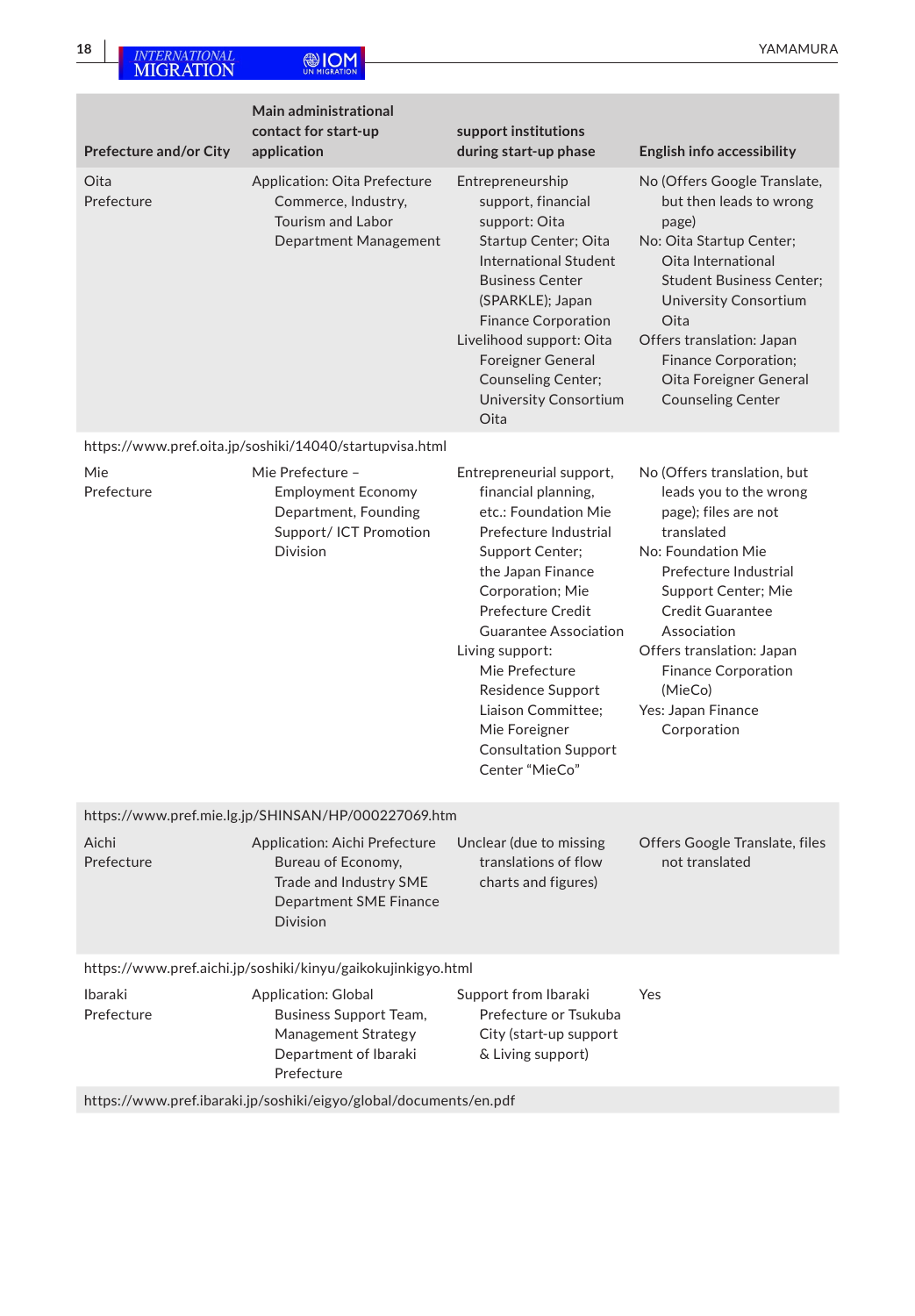| <b>Prefecture and/or City</b>                                                  | <b>Main administrational</b><br>contact for start-up<br>application                                                                             | support institutions<br>during start-up phase                                             | <b>English info accessibility</b>                                     |
|--------------------------------------------------------------------------------|-------------------------------------------------------------------------------------------------------------------------------------------------|-------------------------------------------------------------------------------------------|-----------------------------------------------------------------------|
| Gifu<br>Prefecture                                                             | Application: Foreigner<br>Employment<br>Promotion, Commerce<br>and Industry Policy<br>Division Department of<br>Commerce, Labor and<br>Industry |                                                                                           | Yes, files not translated                                             |
| https://www.pref.gifu.lg.jp/page/26400.html                                    |                                                                                                                                                 |                                                                                           |                                                                       |
| Hyogo Prefecture                                                               | Application: Startup Plaza<br>Hyogo                                                                                                             |                                                                                           | No (offers translation, but<br>leads to wrong page)                   |
|                                                                                | https://web.pref.hyogo.lg.jp/sr10/statupvi-sa/startupvi-sa.html                                                                                 |                                                                                           |                                                                       |
| Sendai City                                                                    | Application: Sendai City<br><b>Economic Affairs Bureau</b><br><b>Industrial Promotion</b><br><b>Division Founding</b><br><b>Support Section</b> |                                                                                           | Yes<br>PDFs also translated                                           |
|                                                                                | http://www.city.sendai.jp/kikakushien/jigyosha/kezai/jigyosho/joho/startupvisa-english.html                                                     |                                                                                           |                                                                       |
| Kitakyushu City                                                                | Planning and Coordination<br>Bureau, City of<br>Kitakyushu                                                                                      |                                                                                           | Yes (machine translation; not<br>the best translation)                |
|                                                                                | https://www.city.kitakyushu.lg.jp/english/e20100231.html                                                                                        |                                                                                           |                                                                       |
| Niigata City                                                                   | <b>Application: Industrial Policy</b><br>Division, City of Niigata                                                                              |                                                                                           | Yes<br>PDfs not translated                                            |
|                                                                                | http://www.city.niigata.lg.jp/business/boeki/kokukei_jigyou/startupvisa.html                                                                    |                                                                                           |                                                                       |
| Hiroshima Prefecture                                                           | Application: Innovation<br>Promotion Team.<br>Hiroshima Prefectural<br>Government                                                               | Support by supporting<br>organizations for<br>business startup in<br>Hiroshima Prefecture | Yes                                                                   |
|                                                                                | https://www.pref.hiroshima.lg.jp/site/innovation/gaikokujinsougyo.html                                                                          |                                                                                           |                                                                       |
| Imabari City                                                                   | Application: Imabari City<br>National Strategic Special<br>Zone Foreigner Founding<br><b>Activity Promotion</b><br>Project                      |                                                                                           | No                                                                    |
|                                                                                | https://www.city.imabari.ehime.jp/eigyou-s/gaikokujin/                                                                                          |                                                                                           |                                                                       |
| Yabu City                                                                      | <b>Application: National</b><br>Strategic Special Zone/<br>Regional Revitalization<br><b>Division</b>                                           |                                                                                           | No<br>Mostly explained in<br>$PDFs \rightarrow not translated$        |
| https://www.city.yabu.hyogo.jp/jigyosha/koyo_shugyo/senrya-kutok-ku/index.html |                                                                                                                                                 |                                                                                           |                                                                       |
| Okinawa Prefecture                                                             | <b>Application: Planning</b><br>Department Planning and<br><b>Coordination Division</b>                                                         |                                                                                           | <b>No</b><br>Mostly explained in<br>$PDFs \rightarrow not$ translates |

<https://www.pref.okinawa.jp/site/kikaku/chosei/staff/kokkasenryakutokku.html>